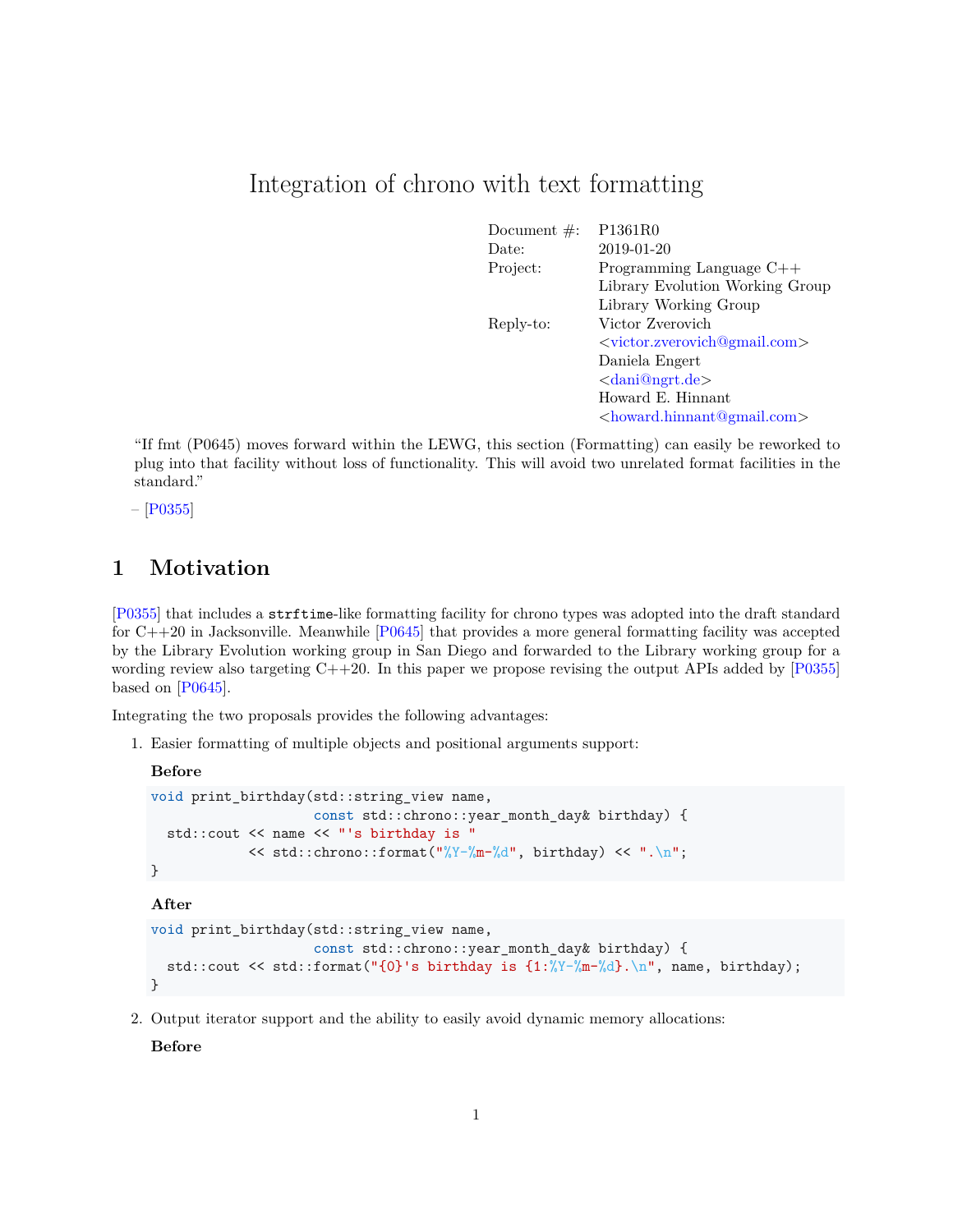std::string str = std::chrono::format("%Y-%m-%d", date);

#### **After**

```
std::array<char, 100> buf;
std::format_to_n(buf.data(), buf.size(), "{:%Y-%m-%d}", date);
```
3. Prevent confusing overload resolution:

#### **Before**

```
std::chrono::year_month_day date;
format("...", date); // resolves to std::chrono::format
format(std::string_view("..."), date); // resolves to std::format
```
#### **After**

```
std::chrono::year_month_day date;
format("...", date); \qquad \qquad \qquad // resolves to std::format
format(std::string_view("..."), date); // resolves to std::format
```
4. Allow fill, width, precision, and alignment in a format string using the same syntax as for other types:

### **Before**

```
std::cout << std::setw(15) << std::right
          << std::chrono::format("%Y-%m-%d", birthday) << "\n";
```
#### **After**

```
std::cout << std::format("{0:>15\%Y-\frac{\{0:\}N-\{0:\}N}{n}}, birthday);
```
5. Improve control over formatting:

#### **Before**

```
std::cout << std::left << std::setw(8) << Sunday[2] << "game\n";
// prints "Sun [2]game"
// ^ note misaligned index and width applying only to
// Sunday
```
#### **After**

```
std::cout << std::format("{0: <8}{1}\n", Sunday[2], "game");
// prints "Sun[2] game"
```
# **2 Locale**

One feature that [\[P0355\]](#page-18-0) has and [\[P0645\]](#page-18-1) doesn't is the ability to pass a locale to a formatting fuction. We propose extending the format API of P0645 to allow the same.

#### **Before**

```
auto zt = std::chrono::zoned_time(...);std::cout << "Localized time is "
          \le std::chrono::format(std::locale{"fi_FI"}, "%c", zt) \le "\n";
```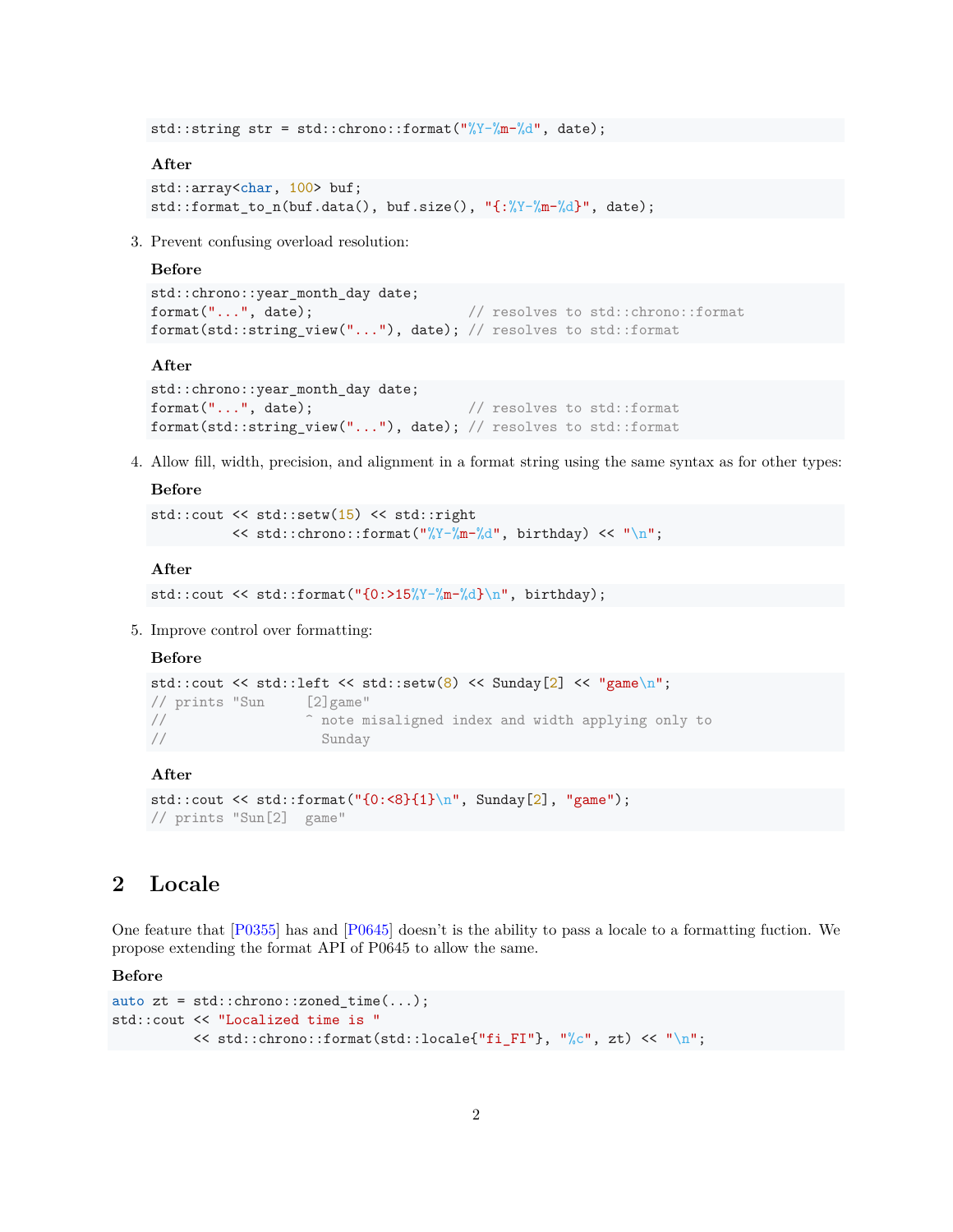**After**

```
auto zt = std::chrono::zonedtime(...);std::cout << std::format(std::locale{"fi_FI"}, "Localized time is {:%c}\n", zt);
```
### **3 Proposed Changes**

We propose the following changes to [\[N4727\]](#page-18-2) and [\[P0645\]](#page-18-1):

1. Replace std::chrono::to\_stream overloads with std::formatter specializations to make chrono types formattable with functions from [\[P0645\]](#page-18-1), e.g.

```
namespace chrono {
- template<class charT, class traits, class Rep, class Period>
    basic_ostream<charT, traits>&
      - to_stream(basic_ostream<charT, traits>& os, const charT* fmt,
                const duration<Rep, Period>& d);
}
+ template<class Rep, class Period, class charT>
+ struct formatter<chrono::duration<Rep, Period>, charT>;
```
- 2. Remove std::chrono::format in favor of std::format, std::format\_to, and other formatting functions provided by [\[P0645\]](#page-18-1).
- 3. Extend format specifications to allow width, fill, precision, and alignment for consistency with specifications for other types:

format-spec ::= [[fill] align] [width] ['.' precision] [conversion-spec [chrono-specs]]

Example:

string  $s = f \text{ormat}("{0:}>15\%Y-\text{mm-kd}", \text{birthday});$  $// s == " 1950-12-30"$ 

4. Specify that the default format "{}" produces the same output as operator<<, e.g.

```
string s = format("{}', 10ms);
// s == "10ms"
```
5. Restate operator<< definitions in terms of std::format to make I/O manipulators apply to whole objects rather than their parts. For example

```
std::cout << std::left << std::setw(8) << Sunday[2] << "game\n";
```
will print "Sun[2] game" instead of "Sun [2] game".

6. Add [\[P0645\]](#page-18-1) formatting function overloads that take a locale and make the locale available to custom formatters via format context, e.g.

```
string s = std::format(std::locale{"fi_FI"}, "{:%c}", zt);
```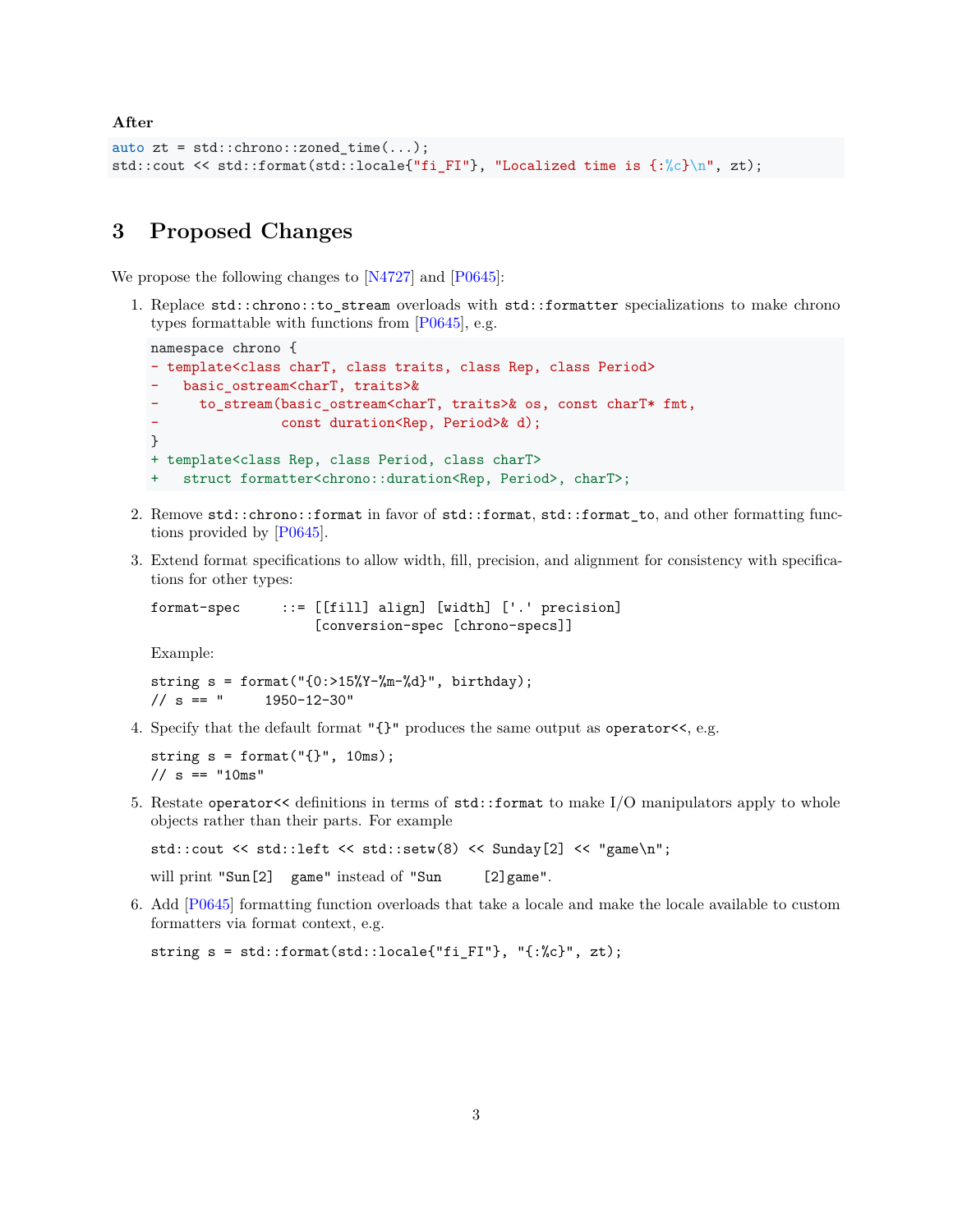# **4 Open Questions**

It is not clear what to do with std::chrono::parse for which [\[P0645\]](#page-18-1) doesn't have an alternative. Possible options:

- 1. Don't do anything: std::chrono::parse will not have a formatting counterpart in std::chrono.
- 2. Make std::chrono::format an alias of std::format to preserve symmetry.
- 3. Replace std::chrono::parse with a more general parsing facility (std::parse?) that can handle not just chrono types. There is no paper that proposes such facility at the moment.

While having some sort of symmetry in the API is appealing there are precedents in other popular programming languages where formatting and parsing API are not symmetric. For example, str.format in Python ([\[PYSTR\]](#page-18-3)), [\[P0645\]](#page-18-1) is based on, doesn't have a corresponding parsing API in the standard library.

### **5 Implementation**

Formatting of chrono durations and locale support have been implemented in the  $\{\text{fmt}\}\$ library.

### **6 Proposed Wording**

This wording is based on the working draft [\[N4727\]](#page-18-2) unless stated otherwise.

Modify section 25.2 Header <chrono> synopsis  $[\text{time,syn}]\$ :

```
// 25.5.10, duration I/O
  template<class charT, class traits, class Rep, class Period>
   basic_ostream<charT, traits>&
      operator<<(basic_ostream<charT, traits>& os,
                 const duration<Rep, Period>& d);
- template<class charT, class traits, class Rep, class Period>
   basic_ostream<charT, traits>&
      - to_stream(basic_ostream<charT, traits>& os, const charT* fmt,
                const duration<Rep, Period>& d);
...
 template<class charT, class traits>
   basic_ostream<charT, traits>&
      operator<<(basic_ostream<charT, traits>& os, const sys_days& dp);
- template<class charT, class traits, class Duration>
   basic_ostream<charT, traits>&
      - to_stream(basic_ostream<charT, traits>& os, const charT* fmt,
                const sys_time<Duration>& tp);
...
  template<class charT, class traits, class Duration>
   basic_ostream<charT, traits>&
```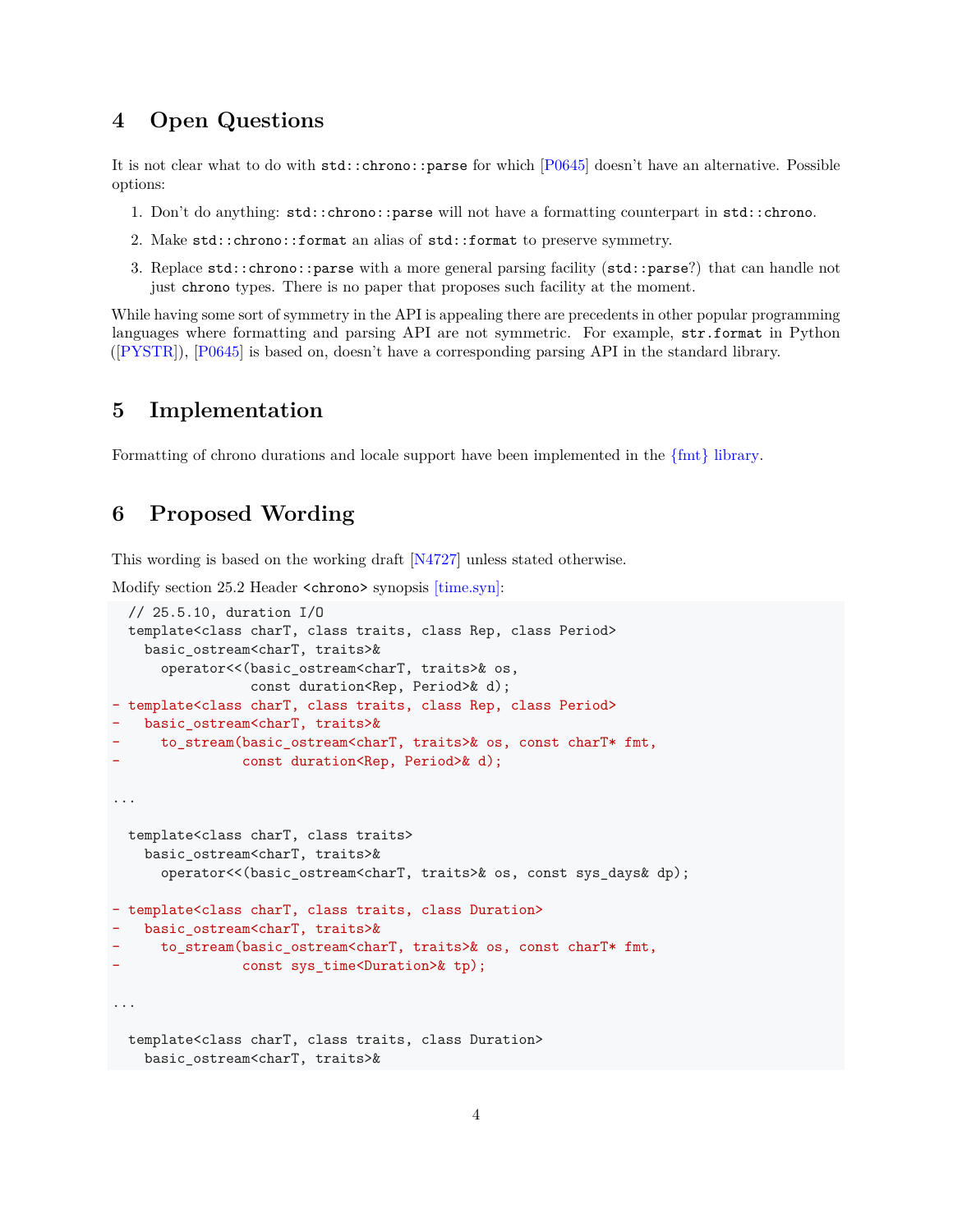```
operator<<(basic_ostream<charT, traits>& os, const utc_time<Duration>& t);
- template<class charT, class traits, class Duration>
- basic_ostream<charT, traits>&
- to stream(basic ostream<charT, traits>& os, const charT* fmt,
                const utc_time<Duration>& tp);
...
  template<class charT, class traits, class Duration>
    basic_ostream<charT, traits>&
      operator<<(basic_ostream<charT, traits>& os, const tai_time<Duration>& t);
- template<class charT, class traits, class Duration>
  basic ostream<charT, traits>&
- to_stream(basic_ostream<charT, traits>& os, const charT* fmt,
               - const tai_time<Duration>& tp);
...
  template<class charT, class traits, class Duration>
    basic_ostream<charT, traits>&
      operator<<(basic_ostream<charT, traits>& os, const gps_time<Duration>& t);
- template<class charT, class traits, class Duration>
  - basic_ostream<charT, traits>&
    - to_stream(basic_ostream<charT, traits>& os, const charT* fmt,
               const gps time<Duration>& tp);
...
template<class charT, class traits, class Duration>
 basic_ostream<charT, traits>&
    operator<<(basic_ostream<charT, traits>& os, const file_time<Duration>& tp);
- template<class charT, class traits, class Duration>
- basic_ostream<charT, traits>&
    - to_stream(basic_ostream<charT, traits>& os, const charT* fmt,
                const file_time<Duration>& tp);
...
  template<class charT, class traits, class Duration>
    basic_ostream<charT, traits>&
      operator<<(basic_ostream<charT, traits>& os, const local_time<Duration>& tp);
- template<class charT, class traits, class Duration>
  - basic_ostream<charT, traits>&
     - to_stream(basic_ostream<charT, traits>& os, const charT* fmt,
                const local_time<Duration>& tp,
                - const string* abbrev = nullptr, const seconds* offset_sec = nullptr);
...
 template<class charT, class traits>
   basic_ostream<charT, traits>&
```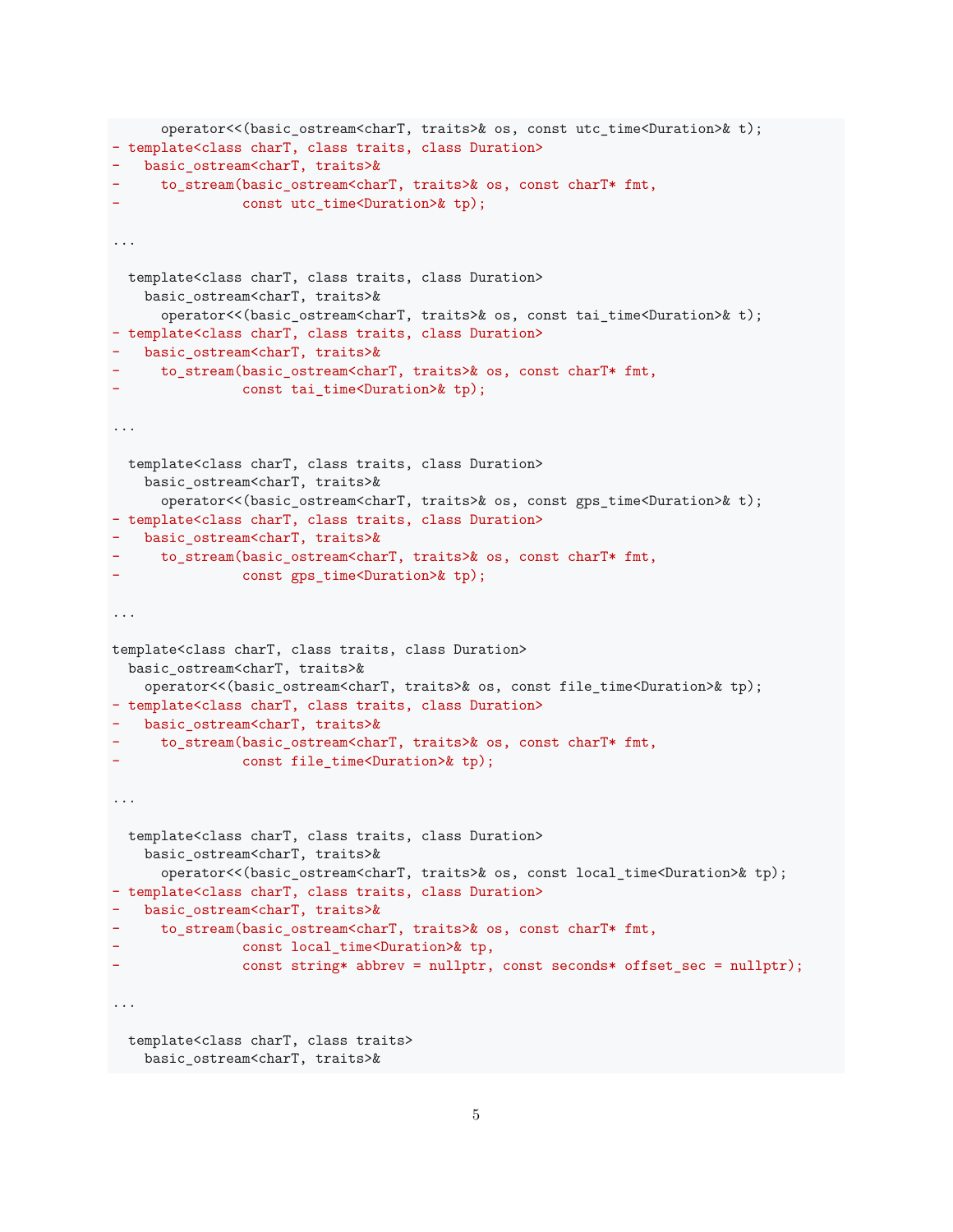```
operator<<(basic_ostream<charT, traits>& os, const day& d);
- template<class charT, class traits>
- basic_ostream<charT, traits>&
- to_stream(basic_ostream<charT, traits>& os, const charT* fmt, const day& d);
...
 template<class charT, class traits>
   basic_ostream<charT, traits>&
      operator<<(basic_ostream<charT, traits>& os, const month& m);
- template<class charT, class traits>
- basic_ostream<charT, traits>&
    - to_stream(basic_ostream<charT, traits>& os, const charT* fmt, const month& m);
...
 template<class charT, class traits>
    basic_ostream<charT, traits>&
      operator<<(basic_ostream<charT, traits>& os, const year& y);
- template<class charT, class traits>
- basic_ostream<charT, traits>&
    - to_stream(basic_ostream<charT, traits>& os, const charT* fmt, const year& y);
...
 template<class charT, class traits>
    basic_ostream<charT, traits>&
      operator<<(basic_ostream<charT, traits>& os, const weekday& wd);
- template<class charT, class traits>
  basic_ostream<charT, traits>&
    - to_stream(basic_ostream<charT, traits>& os, const charT* fmt, const weekday& wd);
...
 template<class charT, class traits>
    basic_ostream<charT, traits>&
     operator<<(basic_ostream<charT, traits>& os, const month_day& md);
- template<class charT, class traits>
- basic_ostream<charT, traits>&
    - to_stream(basic_ostream<charT, traits>& os, const charT* fmt, const month_day& md);
...
 template<class charT, class traits>
    basic_ostream<charT, traits>&
      operator<<(basic_ostream<charT, traits>& os, const year_month& ym);
- template<class charT, class traits>
- basic_ostream<charT, traits>&
```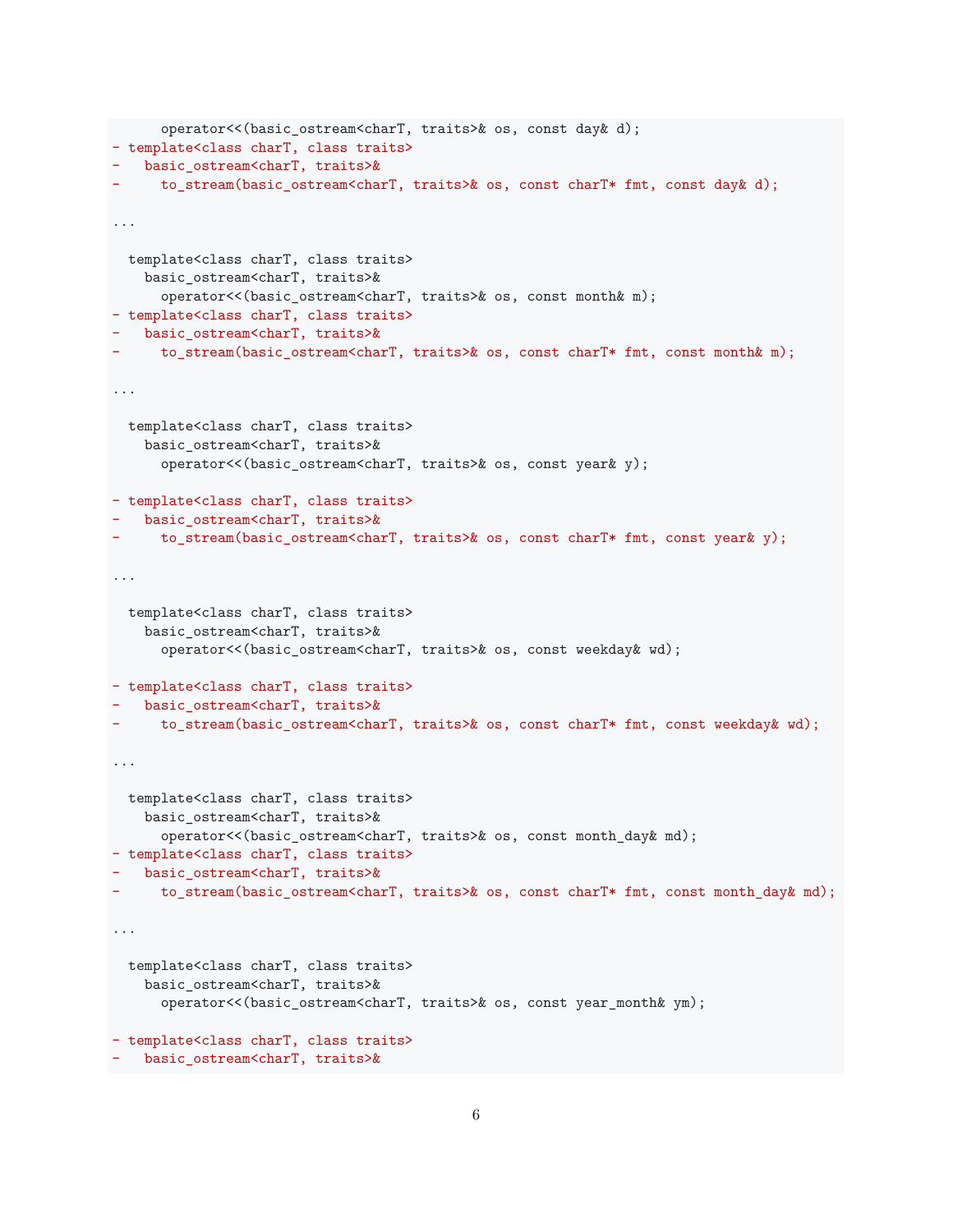```
to_stream(basic_ostream<charT, traits>& os, const charT* fmt, const year_month& ym);
...
 template<class charT, class traits>
   basic_ostream<charT, traits>&
      operator<<(basic_ostream<charT, traits>& os, const year_month_day& ymd);
- template<class charT, class traits>
  - basic_ostream<charT, traits>&
- to_stream(basic_ostream<charT, traits>& os, const charT* fmt,
               - const year_month_day& ymd);
...
 template<class charT, class traits, class Duration, class TimeZonePtr>
   basic_ostream<charT, traits>&
      operator<<(basic_ostream<charT, traits>& os,
                const zoned_time<Duration, TimeZonePtr>& t);
- template<class charT, class traits, class Duration, class TimeZonePtr>
- basic_ostream<charT, traits>&
- to_stream(basic_ostream<charT, traits>& os, const charT* fmt,
               const zoned_time<Duration, TimeZonePtr>& tp);
...
 // 25.11, formatting
- template<class charT, class Streamable>
- basic_string<charT>
    format(const charT* fmt, const Streamable& s);
- template<class charT, class Streamable>
- basic_string<charT>
     format(const locale& loc, const charT* fmt, const Streamable& s);
- template<class charT, class traits, class Alloc, class Streamable>
  basic_string<charT, traits, Alloc>
     format(const basic_string<charT, traits, Alloc>& fmt, const Streamable& s);
- template<class charT, class traits, class Alloc, class Streamable>
  basic_string<charT, traits, Alloc>
- format(const locale& loc, const basic_string<charT, traits, Alloc>& fmt,
            const Streamable & s);
+ namespace chrono {
+ template<class Duration> struct local_time_format_t; // exposition-only
+
+ template<class Duration>
+ local_time_format_t<Duration>
+ local_time_format(local_time<Duration> time, const string* abbrev = nullptr,
+ const seconds* offset_sec = nullptr);
+ }
+
+ template<class Rep, class Period, class charT>
```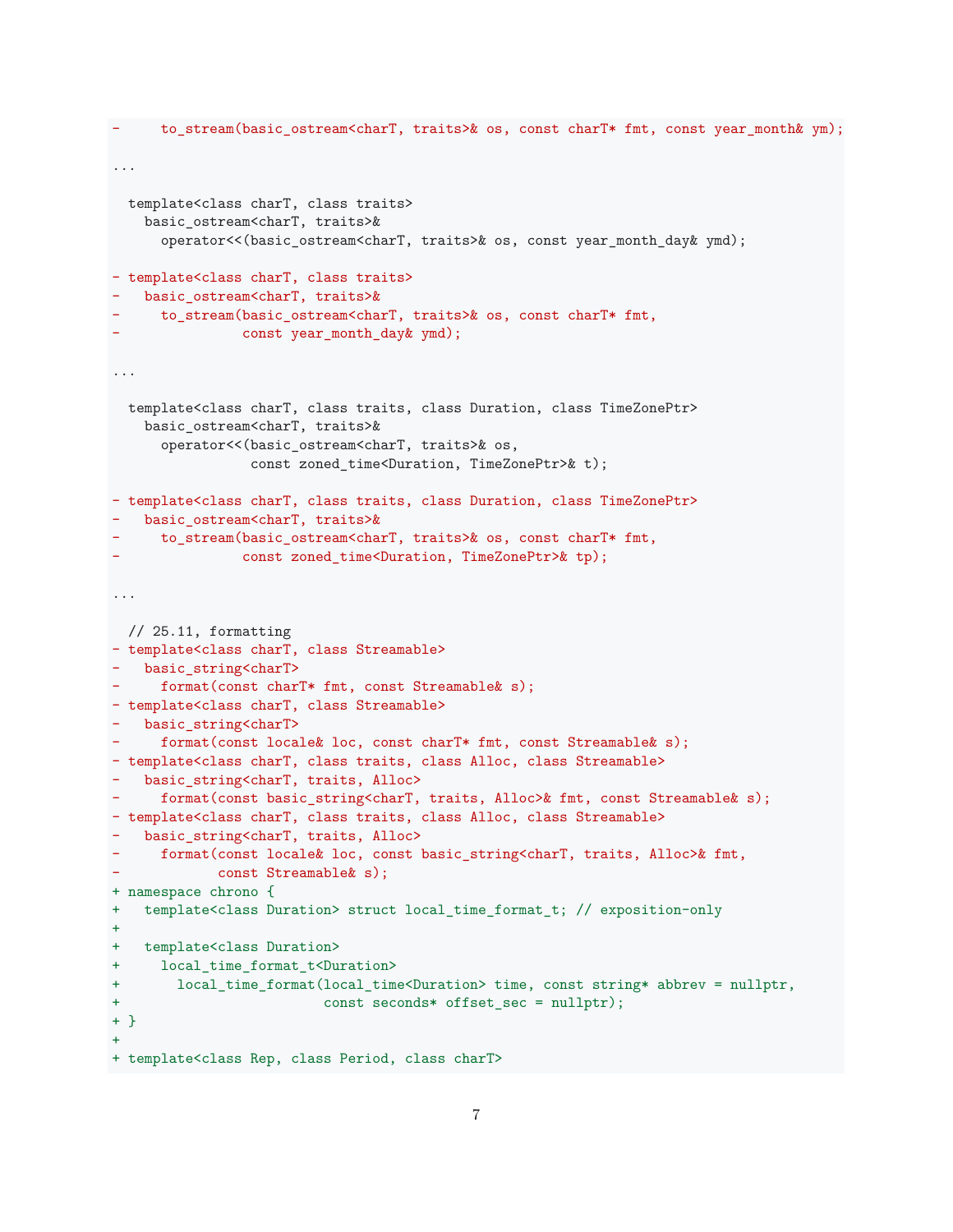```
+ struct formatter<chrono::duration<Rep, Period>, charT>;
+ template<class Duration, class charT>
+ struct formatter<chrono::sys time<Duration>, charT>;
+ template<class Duration, class charT>
+ struct formatter<chrono::utc_time<Duration>, charT>;
+ template<class Duration, class charT>
+ struct formatter<chrono::tai_time<Duration>, charT>;
+ template<class Duration, class charT>
  struct formatter<chrono::gps_time<Duration>, charT>;
+ template<class Duration, class charT>
+ struct formatter<chrono::file_time<Duration>, charT>;
+ template<class Duration, class charT>
  struct formatter<chrono::local_time<Duration>, charT>;
+ template<class Duration, class charT>
+ struct formatter<chrono::local_time_format_t<Duration>, charT>;
+ template<class charT> struct formatter<chrono::day, charT>;
+ template<class charT> struct formatter<chrono::month, charT>;
+ template<class charT> struct formatter<chrono::year, charT>;
+ template<class charT> struct formatter<chrono::weekday, charT>;
+ template<class charT> struct formatter<chrono::weekday_indexed, charT>;
+ template<class charT> struct formatter<chrono::weekday_last, charT>;
+ template<class charT> struct formatter<chrono::month_day, charT>;
+ template<class charT> struct formatter<chrono::month_day_last, charT>;
+ template<class charT> struct formatter<chrono::month_weekday, charT>;
+ template<class charT> struct formatter<chrono::month_weekday_last, charT>;
+ template<class charT> struct formatter<chrono::year_month, charT>;
+ template<class charT> struct formatter<chrono::year_month_day, charT>;
+ template<class charT> struct formatter<chrono::year_month_day_last, charT>;
+ template<class charT> struct formatter<chrono::year_month_weekday, charT>;
+ template<class charT> struct formatter<chrono::year_month_weekday_last, charT>;
+ template<class Rep, class Period, class charT>
  struct formatter<chrono::time_of_day<duration<Rep, Period>>, charT>;
+ templateclass charT> struct formatter<chrono::sys_info, charT>;
+ template<class charT> struct formatter<chrono::local_info, charT>;
+ template<class Duration, class TimeZonePtr, class charT>
    + struct formatter<chrono::zoned_time<Duration, TimeZonePtr>, charT>;
```
Modify section 25.5.10 I/O [\[time.duration.io\]:](http://www.open-std.org/jtc1/sc22/wg21/docs/papers/2018/n4778.pdf#subsection.25.5.10)

```
template<class charT, class traits, class Rep, class Period>
  basic_ostream<charT, traits>&
    to_stream(basic_ostream<charT, traits>& os, const charT* fmt,
              const duration<Rep, Period>& d);
```
<sup>6</sup> *Effects:* Streams d into os using the format specified by the NTCTS fmt. fmt encoding follows the rules specified in 25.11.

```
7 Returns: os.
```
Modify section 25.7.1.3 Non-member functions [\[time.clock.system.nonmembers\]:](http://www.open-std.org/jtc1/sc22/wg21/docs/papers/2018/n4778.pdf#subsubsection.25.7.1.3)

<sup>2</sup> *Effects:*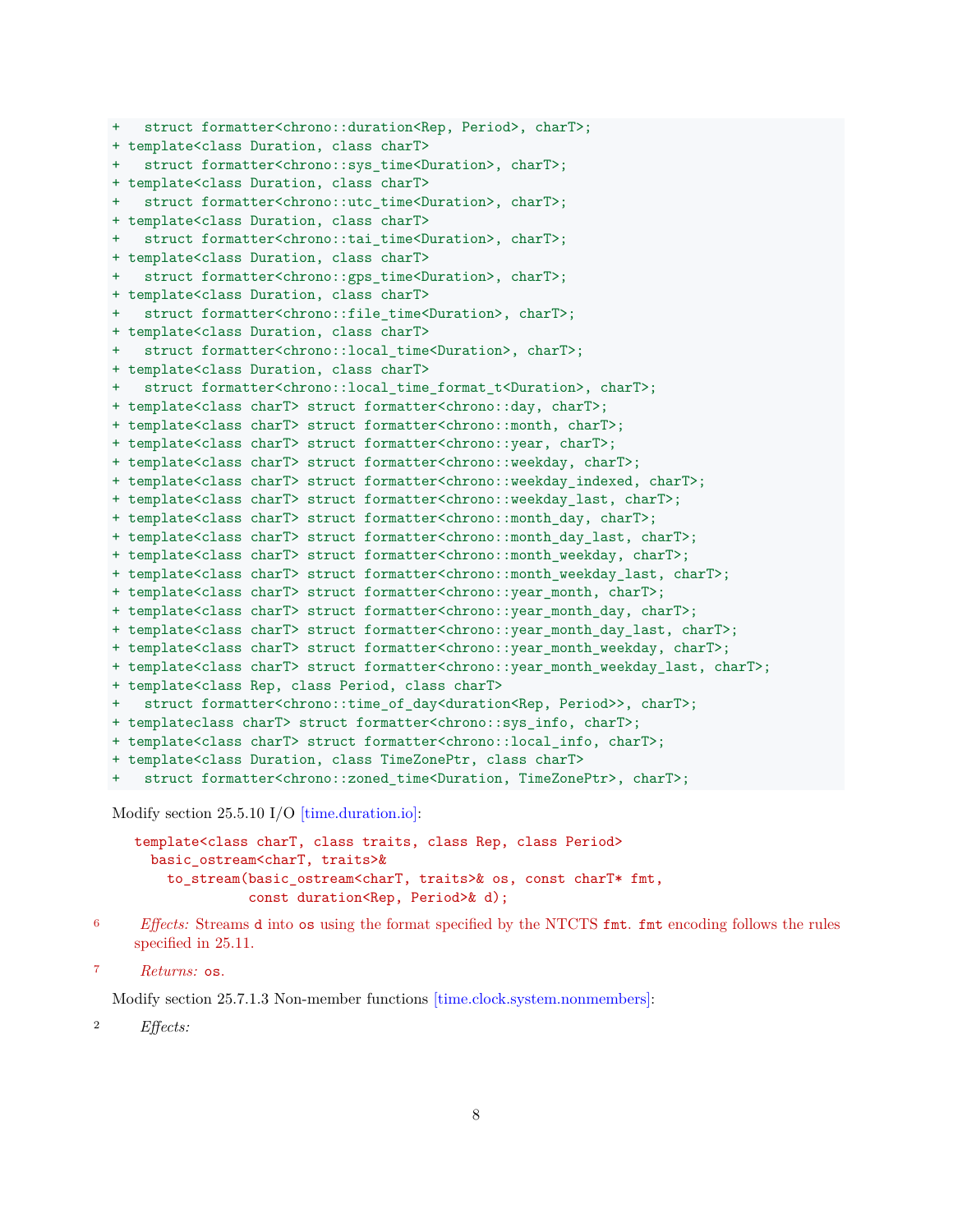```
auto const dp = floor<days>(tp);
- os << year_month_day{dp} << ' ' << time_of_day{tp-dp};
+ os << format(os.getloc(), "{} {}", year_month_day{dp}, time_of_day{tp-dp});
template<class charT, class traits, class Duration>
  basic_ostream<charT, traits>&
    to_stream(basic_ostream<charT, traits>& os, const charT* fmt, const sys_time<Duration>& tp);
```
<sup>7</sup> *Effects:* Streams tp into os using the format specified by the NTCTS fmt. fmt encoding follows the rules specified in 25.11. If %Z is used, it will be replaced with "UTC" widened to charT. If %z is used (or a modified variant of  $\frac{1}{2}$ , an offset of **Omin** will be formatted.

```
8 Returns: os.
```
Modify section 25.7.2.3 Non-member functions  $[\text{time clock.}$ utc.nonmembers $]$ :

- <sup>1</sup> *Effects:* Calls to\_stream(os, fmt, t), where fmt is a string containing "%F %T" widened to charT.
- <sup>1</sup> *Effects:* Equivalent to os << format(fmt, t), where fmt is a string containing "{:%F %T}" widened to charT.

```
template<class charT, class traits, class Duration>
  basic_ostream<charT, traits>&
    to_stream(basic_ostream<charT, traits>& os, const charT* fmt, const utc_time<Duration>& tp);
```
- <sup>3</sup> *Effects:* Streams tp into os using the format specified by the NTCTS fmt. fmt encoding follows the rules specified in 25.11. If %Zis used, it will be replaced with "UTC" widened to charT. If %z is used (or a modified variant of  $\mathscr{Z}_2$ , an offset of 0min will be formatted. If tp represents a time during a leap second insertion, and if a seconds field is formatted, the integral portion of that format shall be "60" widened to charT.
- <sup>4</sup> *Returns:* os.

Modify section 25.7.3.3 Non-member functions [\[time.clock.tai.nonmembers\]:](http://www.open-std.org/jtc1/sc22/wg21/docs/papers/2018/n4778.pdf#subsubsection.25.7.3.3)

- <sup>1</sup> *Effects:* Calls to\_stream(os, fmt, t), where fmt is a string containing "%F %T" widened to charT.
- <sup>1</sup> *Effects:* Equivalent to os << format(fmt, t), where fmt is a string containing "{:%F %T}" widened to charT.

```
template<class charT, class traits, class Duration>
 basic_ostream<charT, traits>&
   to_stream(basic_ostream<charT, traits>& os, const charT* fmt, const tai_time<Duration>& tp);
```
<sup>3</sup> *Effects:* Streams tp into os using the format specified by the NTCTS fmt. fmt encoding follows the rules specified in 25.11. If  $\chi$ z is used, it will be replaced with "TAI". If  $\chi$ z is used (or a modified variant of  $\chi$ z), an offset of 0min will be formatted. The date and time formatted shall be equivalent to that formatted by a sys\_time initialized with:

```
sys_time<Duration>{tp.time_since_epoch()} -
  (sys_days{1970y/January/1} - sys_days{1958y/January/1})
```

```
4 Returns: os.
```
<sup>5</sup> [*Example*:

```
auto st = sys\_days{2000y/January/1};auto tt = clock_cast<tai_clock>(st);
- cout \leq format("%F %T %Z == ", st) \leq format("%F %T %Z\n", tt);
+ cout << format("{0:%F %T %Z} == {1:%F %T %Z}\n", st, tt);
```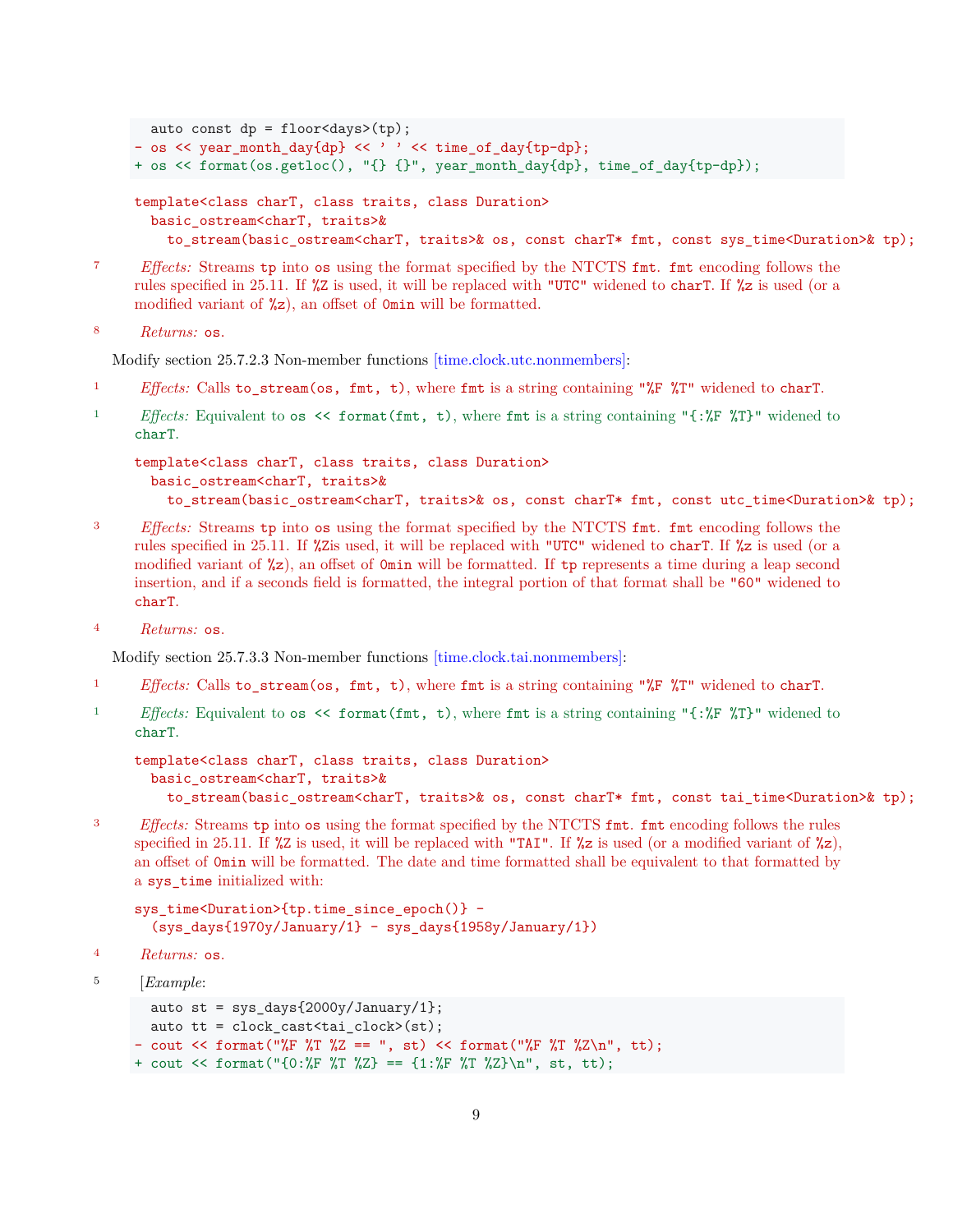Produces this output:

2000-01-01 00:00:00 UTC == 2000-01-01 00:00:32 TAI

— *end example*]

Modify section 25.7.4.3 Non-member functions [\[time.clock.gps.nonmembers\]:](http://www.open-std.org/jtc1/sc22/wg21/docs/papers/2018/n4778.pdf#subsubsection.25.7.4.3)

- <sup>1</sup> *Effects:* Calls to stream(os, fmt, t), where fmt is a string containing " $*$ F  $*$ T" widened to charT.
- <sup>1</sup> *Effects:* Equivalent to os << format(fmt, t), where fmt is a string containing "{:%F %T}" widened to charT.

```
template<class charT, class traits, class Duration>
 basic_ostream<charT, traits>&
   to_stream(basic_ostream<charT, traits>& os, const charT* fmt, const gps_time<Duration>& tp);
```
<sup>3</sup> *Effects:* Streams tp into os using the format specified by the NTCTS fmt. fmt encoding follows the rules specified in 25.11. If  $\chi$ z is used, it will be replaced with "GPS". If  $\chi$ z is used (or a modified variant of  $\chi$ z), an offset of 0min will be formatted. The date and time formatted shall be equivalent to that formatted by a sys\_time initialized with:

```
sys_time<Duration>{tp.time_since_epoch()} +
  (sys_days{1980y/January/Sunday[1]} - sys_days{1970y/January/1})
```
- <sup>4</sup> *Returns:* os.
- <sup>5</sup> [*Example*:

```
auto st = sys_days{2000y/January/1};auto gt = clock cast<gps clock>(st);
- cout \langle format("%F %T %Z == ", st) \langle format("%F %T %Z\n", gt);
+ cout << format("\{0:\n\\ \nF \ \NT \ \NZ\} == \{1:\n\\ \nF \ \NT \ \NZ\} \nT, st, gt;
```
Produces this output:

2000-01-01 00:00:00 UTC == 2000-01-01 00:00:13 GPS

```
— end example]
```
Modify section 25.7.5.3 Non-member functions [\[time.clock.file.nonmembers\]:](http://www.open-std.org/jtc1/sc22/wg21/docs/papers/2018/n4778.pdf#subsubsection.25.7.5.3)

- <sup>1</sup> *Effects:* Calls to\_stream(os, fmt, t), where fmt is a string containing "%F %T" widened to charT.
- <sup>1</sup> *Effects:* Equivalent to os << format(fmt, t), where fmt is a string containing "{:%F %T}" widened to charT.

```
template<class charT, class traits, class Duration>
 basic_ostream<charT, traits>&
   to_stream(basic_ostream<charT, traits>& os, const charT* fmt, const file_time<Duration>& tp);
```
- <sup>3</sup> *Effects:* Streams tp into os using the format specified by the NTCTS fmt. fmt encoding follows the rules specified in 25.11. If  $\chi$ z is used, it will be replaced with "UTC" widened to charT. If  $\chi$ z is used  $>$  (or a modified variant of  $\chi$ z), an offset of 0min will be formatted. The  $>$  date and time formatted shall be equivalent to that formatted by a sys\_time initialized with clock\_cast<system\_clock>(tp), or by a utc\_time initialized with clock\_cast<utc\_clock>(tp).
- <sup>4</sup> *Returns:* os.

Modify section 25.7.8 Local time  $[time.close.load]$ :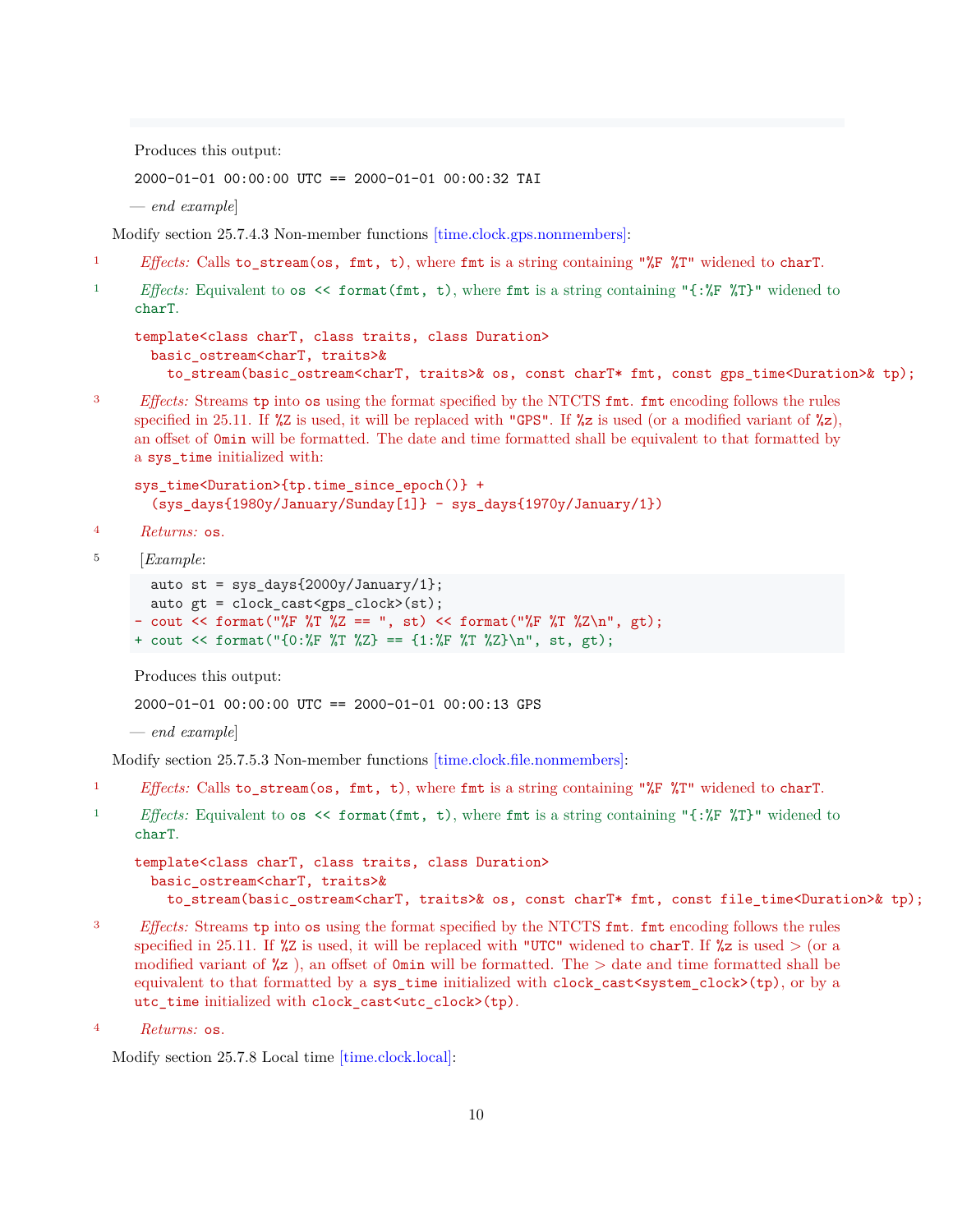```
template<class charT, class traits, class Duration>
 basic_ostream<charT, traits>&
   to stream(basic ostream<charT, traits>& os, const charT* fmt, const local time<Duration>& tp,
              const string* abbrev = nullptr, const seconds* offset_sec = nullptr);
```
<sup>4</sup> *Effects:* Streams tp into os using the format specified by the NTCTS fmt. fmt encoding follows the rules specified in 25.11. If  $\chi$ z is used, it will be replaced with \*abbrev if abbrev is not equal to nullptr. If abbrev is equal to nullptr (and %Z is used), os.setstate(ios\_base::failbit) shall be called. If %z is used (or a modified variant of  $\frac{1}{2}$ ), it will be formatted with the value of \*offset sec if offset sec is not equal to nullptr. If  $\frac{2}{2}$  (or a modified variant of  $\frac{2}{2}$ ) is used, and offset\_sec is equal to nullptr, then os.setstate(ios\_base::failbit) shall be called.

```
4 Returns: os.
```
Modify section 25.8.3.3 Non-member functions  $|\text{time-cal/day}|\text{.}$ 

<sup>7</sup> *Effects:* Inserts format(fmt, d) where fmt is "%d""{:%d}" widened to charT. If !d.ok(), appends with " is not a valid day".

```
template<class charT, class traits>
  basic_ostream<charT, traits>&
    to_stream(basic_ostream<charT, traits>& os, const charT* fmt, const day& d);
```
- <sup>9</sup> *Effects:* Streams d into os using the format specified by the NTCTS fmt. fmt encoding follows the rules specified in 25.11.
- <sup>10</sup> *Returns:* os.

Modify section 25.8.4.3 Non-member functions [\[time.cal.month.nonmembers\]:](http://www.open-std.org/jtc1/sc22/wg21/docs/papers/2018/n4778.pdf#subsubsection.25.8.4.3)

<sup>7</sup> *Effects:* If m.ok() == true inserts format(os.getloc(), fmt, m) where fmt is "%b""{:%b}" widened to charT. Otherwise inserts unsigned{m} << is not a valid month".

```
template<class charT, class traits>
 basic_ostream<charT, traits>&
   to_stream(basic_ostream<charT, traits>& os, const charT* fmt, const month& m);
```
- <sup>9</sup> *Effects:* Streams m into os using the format specified by the NTCTS fmt. fmt encoding follows the rules specified in 25.11.
- <sup>10</sup> *Returns:* os.

Modify section 25.8.5.3 Non-member functions [\[time.cal.year.nonmembers\]:](http://www.open-std.org/jtc1/sc22/wg21/docs/papers/2018/n4778.pdf#subsubsection.25.8.5.3)

<sup>7</sup> *Effects:* Inserts format(fmt, y) where fmt is "%Y""{%Y:}" widened to charT. If !y.ok(), appends with " is not a valid year".

```
template<class charT, class traits>
  basic_ostream<charT, traits>&
    to stream(basic ostream<charT, traits>& os, const charT* fmt, const year& y):
```
<sup>9</sup> *Effects:* Streams y into os using the format specified by the NTCTS fmt. fmt encoding follows the rules specified in 25.11.

```
10 Returns: os.
```
Modify section 25.8.6.3 Non-member functions [\[time.cal.wd.nonmembers\]:](http://www.open-std.org/jtc1/sc22/wg21/docs/papers/2018/n4778.pdf#subsubsection.25.8.6.3)

<sup>6</sup> *Effects:* If wd.ok() == true inserts format(os.getloc(), fmt, m) where fmt is "%a""{:%a}" widened to charT. Otherwise inserts unsigned{m} << is not a valid weekday".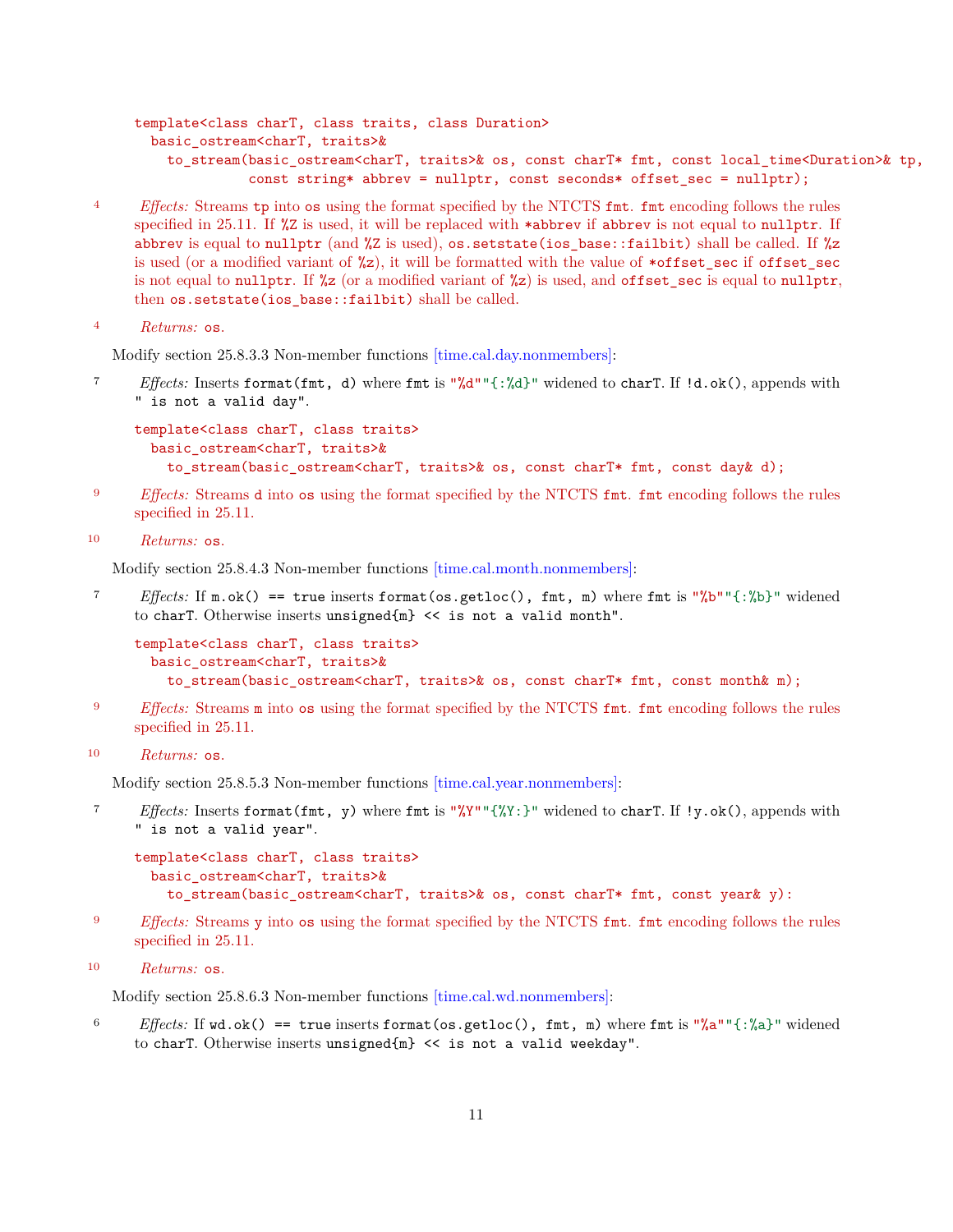```
template<class charT, class traits>
  basic_ostream<charT, traits>&
    to_stream(basic_ostream<charT, traits>& os, const charT* fmt, const weekday& wd);
```
- <sup>8</sup> *Effects:* Streams wd into os using the format specified by the NTCTS fmt. fmt encoding follows the rules specified in 25.11.
- <sup>9</sup> *Returns:* os.

Modify section 25.8.7.3 Non-member functions [\[time.cal.wdidx.nonmembers\]:](http://www.open-std.org/jtc1/sc22/wg21/docs/papers/2018/n4778.pdf#subsubsection.25.8.7.3)

- 2 *Effects:* os << wdi.weekday() << '[' << wdi.index(). If wdi.index() is in the range [1, 5], appends with ']', otherwise appends with " is not a valid index]".
- <sup>2</sup> *Effects:* Equivalent to

os << format(os.getloc(), "{}[{}{}]", wdi.weekday(), i,  $i > = 1$  &&  $i < = 5$  ? "" : " is not a valid index");

where i is wdi.index().

Modify section 25.8.8.3 Non-member functions [\[time.cal.wdlast.nonmembers\]:](http://www.open-std.org/jtc1/sc22/wg21/docs/papers/2018/n4778.pdf#subsubsection.25.8.8.3)

```
2 Returns: os << wdl.weekday() << "[last]".
```

```
2 Returns: os << format(os.getloc(), "{}[last]", wdl.weekday()).
```
Modify section 25.8.9.3 Non-member functions [\[time.cal.md.nonmembers\]:](http://www.open-std.org/jtc1/sc22/wg21/docs/papers/2018/n4778.pdf#subsubsection.25.8.9.3)

```
3 Returns: os \lt md.month() \lt '/' \lt md.day().
```
<sup>3</sup> *Returns:* os << format(os.getloc(), "{}/{}", md.month(), md.day()).

```
template<class charT, class traits>
  basic_ostream<charT, traits>&
   to_stream(basic_ostream<charT, traits>& os, const charT* fmt, const month_day& md);
```
- <sup>8</sup> *Effects:* Streams md into os using the format specified by the NTCTS fmt. fmt encoding follows the rules specified in 25.11.
- <sup>9</sup> *Returns:* os.

Modify section 25.8.10 Class month\_day\_last [\[time.cal.mdlast\]:](http://www.open-std.org/jtc1/sc22/wg21/docs/papers/2018/n4778.pdf#subsection.25.8.10)

<sup>9</sup> *Returns:* os << mdl.month() << "/last".

<sup>9</sup> *Returns:* os << format(os.getloc(), "{}/last", md.month()).

Modify section 25.8.11.3 Non-member functions [\[time.cal.mwd.nonmembers\]:](http://www.open-std.org/jtc1/sc22/wg21/docs/papers/2018/n4778.pdf#subsubsection.25.8.11.3)

```
2 Returns: os \leq mwd.month() \leq '/' \leq mwd.weekday indexed().
```

```
2 Returns: os << format(os.getloc(), "{}/{}", mwd.month(), mwd.weekday_indexed()).
```
Modify section 25.8.12.3 Non-member functions [\[time.cal.mwdlast.nonmembers\]:](http://www.open-std.org/jtc1/sc22/wg21/docs/papers/2018/n4778.pdf#subsubsection.25.8.12.3)

- 2 *Returns:* os << mwdl.month() << '/' << mwdl.weekday\_last().
- <sup>2</sup> *Returns:* os << format(os.getloc(), "{}/{}", mwdl.month(), mwdl.weekday\_last()).

Modify section 25.8.13.3 Non-member functions [\[time.cal.ym.nonmembers\]:](http://www.open-std.org/jtc1/sc22/wg21/docs/papers/2018/n4778.pdf#subsubsection.25.8.13.3)

- 10  $Returns: os \leq \gamma m.year() \leq \gamma' \leq \gamma m.month().$
- 10 *Returns:* os << format(os.getloc(), "{}/{}", ym.year(), ym.month()).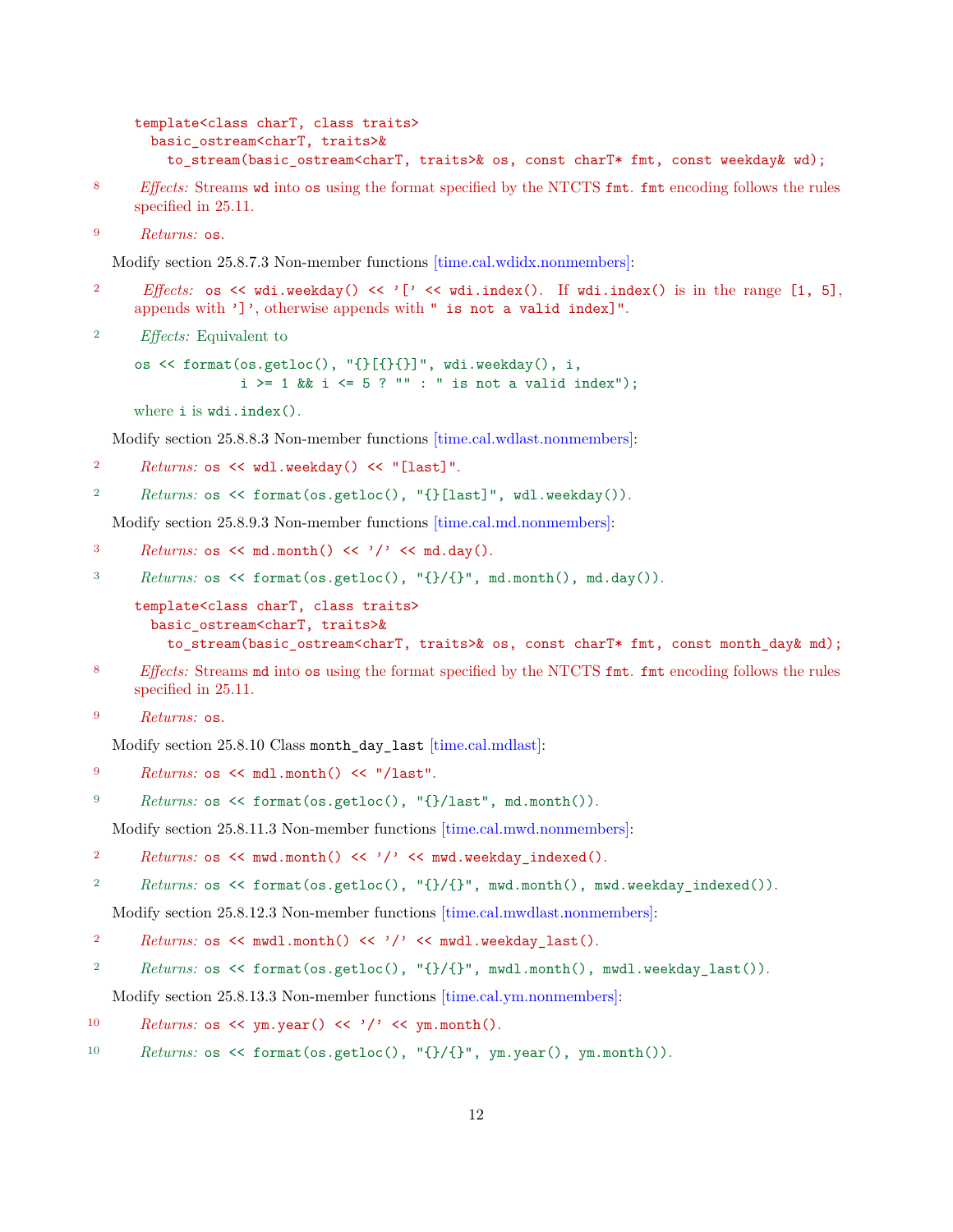```
template<class charT, class traits>
  basic_ostream<charT, traits>&
    to_stream(basic_ostream<charT, traits>& os, const charT* fmt, const year_month& ym);
```
- <sup>11</sup> *Effects:* Streams ym into os using the format specified by the NTCTS fmt. fmt encoding follows the rules specified in 25.11.
- <sup>12</sup> *Returns:* os.

Modify section 25.8.14.3 Non-member functions [\[time.cal.ymd.nonmembers\]:](http://www.open-std.org/jtc1/sc22/wg21/docs/papers/2018/n4778.pdf#subsubsection.25.8.14.3)

<sup>11</sup> *Effects:* Inserts format(fmt, ymd) where fmt is "%F""{:%F}" widened to charT. If !ymd.ok(), appends with " is not a valid date".

```
template<class charT, class traits>
  basic_ostream<charT, traits>&
    to_stream(basic_ostream<charT, traits>& os, const charT* fmt, const year_month_day& ymd);
```
- <sup>13</sup> *Effects:* Streams ym into os using the format specified by the NTCTS fmt. fmt encoding follows the rules specified in 25.11.
- <sup>14</sup> *Returns:* os.

Modify section 25.8.15.3 Non-member functions [\[time.cal.ymdlast.nonmembers\]:](http://www.open-std.org/jtc1/sc22/wg21/docs/papers/2018/n4778.pdf#subsubsection.25.8.15.3)

- 9 *Returns:* os << ymdl.year() << '/' << ymdl.month\_day\_last().
- 9 *Returns:* os << format(os.getloc(), "{}/{}", ymdl.year(), ymdl.month\_day\_last()).

Modify section 25.8.16.3 Non-member functions [\[time.cal.ymwd.nonmembers\]:](http://www.open-std.org/jtc1/sc22/wg21/docs/papers/2018/n4778.pdf#subsubsection.25.8.16.3)

- 8 Returns: os << ymwdi.year() << '/' << ymwdi.month() << '/' << ymwdi.weekday\_indexed().
- 8 Returns: os << format(os.getloc(), "{}/{}/{}", ymwdi.year(), ymwdi.month(), ymwdi.weekday\_indexed()).

Modify section 25.8.17.3 Non-member functions [\[time.cal.ymwdlast.nonmembers\]:](http://www.open-std.org/jtc1/sc22/wg21/docs/papers/2018/n4778.pdf#subsubsection.25.8.17.3)

- 8 Returns: os << ymwdl.year() << '/' << ymwdl.month() << '/' << ymwdl.weekday\_last(.
- 8 Returns: os << format(os.getloc(), "{}/{}/{}", ymwdl.year(), ymwdl.month(), ymwdl.weekday\_last()).

Modify section 25.10.7.4 Non-member functions [\[time.zone.zonedtime.nonmembers\]:](http://www.open-std.org/jtc1/sc22/wg21/docs/papers/2018/n4778.pdf#subsubsection.25.10.7.4)

template<class charT, class traits, class Duration, class TimeZonePtr> basic\_ostream<charT, traits>& to\_stream(basic\_ostream<charT, traits>& os, const charT\* fmt, const zoned\_time<Duration, TimeZonePtr>& tp);

- <sup>5</sup> *Effects:* First obtains a sys\_info via tp.get\_info() which for exposition purposes will be referred to as info. Then calls to stream(os, fmt, tp.get local time(), &info.abbrev, &info.offset).
- <sup>6</sup> *Returns:* os.

Modify section 25.11 Formatting [\[time.format\]:](http://www.open-std.org/jtc1/sc22/wg21/docs/papers/2018/n4778.pdf#section.25.11)

<sup>1</sup> Each format overload specified in this subclause calls to\_stream unqualified, so as to enable argument dependent lookup [\(6.4.2\)](http://www.open-std.org/jtc1/sc22/wg21/docs/papers/2018/n4778.pdf#subsection.6.4.2).

```
template<class charT, class Streamable>
  basic_string<charT>
   format(const charT* fmt, const Streamable& s);
```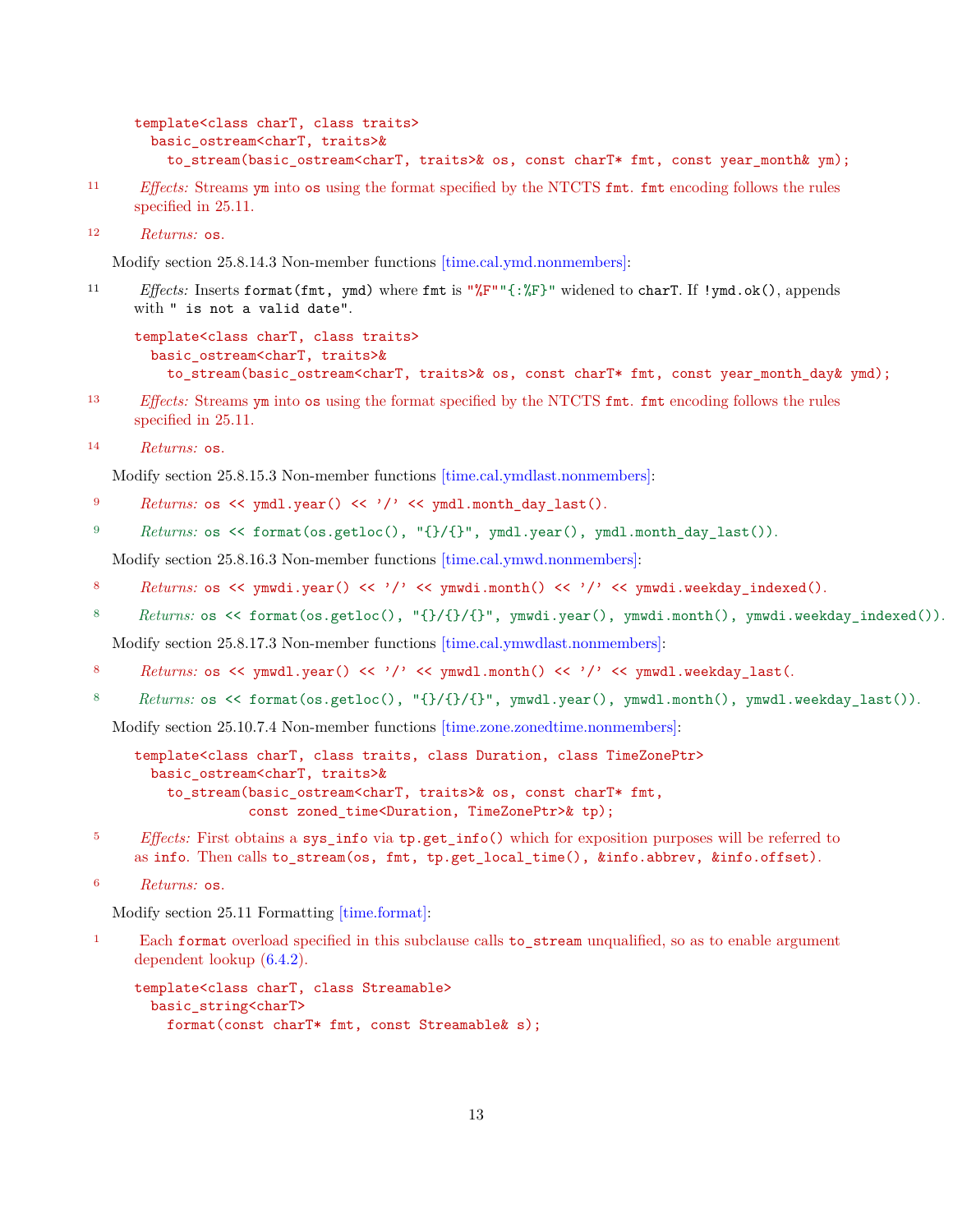. . .

<sup>13</sup> Returns: os.str().

<sup>14</sup> The format functions call a to\_stream function with a basic\_ostream, a formatting string specifier, and a Streamable argument. Each to stream overload is customized for each Streamable type. However all to stream overloads treat the formatting string specifier according to the following specification:

<sup>15</sup> The fmt string consists of zero or more conversion specifiers and ordinary multibyte characters. A conversion specifier consists of a % character, possibly followed by an E or O modifier character (described below), followed by a character that determines the behavior of the conversion specifier. All ordinary multibyte characters (excluding the terminating null character) are streamed unchanged into the basic\_ostream.

Each formatter specialization in the chrono library [\(25.2\)](http://www.open-std.org/jtc1/sc22/wg21/docs/papers/2018/n4778.pdf#section.25.2) satisfies the *Formatter* requirements [\(\[format](http://fmtlib.net/P0645R4.html#gensection-6)[ter.requirements\]\)](http://fmtlib.net/P0645R4.html#gensection-6).

The parse member functions of these formatters treat the formatting string according to the following specification:

```
format-spec ::= [[fill] align] [width] ['.' precision]
[conversion-spec [chrono-specs]]
chrono-specs ::= chrono-spec [chrono-specs]
chrono-spec ::= literal-char | conversion-spec
literal-char ::= <a character other than '{' or '}'>
conversion-spec ::= '%' [modifier] type
modifier ::= 'E' | 'O'
type ::= 'a' | 'A' | 'b' | 'B' | 'c' | 'C' | 'd' | 'D' | 'e' | 'F' | 'g' |
                   'G' | 'h' | 'H' | 'I' | 'j' | 'm' | 'M' | 'n' | 'p' | 'r' | 'R' |
                   'S' | 't' | 'T' | 'u' | 'U' | 'V' | 'w' | 'W' | 'x' | 'X' | 'y' |
                   'Y' | 'z' | 'Z' | '%'
```
fill, align, width, and precision are described in Section [\[format.functions\].](http://fmtlib.net/P0645R4.html#format-functions) Giving a precision specification in the format-spec is valid only for std::chrono::duration types where the representation type Rep is a floating-point type. For all other Rep types, a format\_error shall be thrown if the format-spec contains a precision specification. All ordinary multibyte characters represented by literal-char are copied unchanged to the output.

<sup>16</sup> Each conversion specifier is replaced by appropriate characters as described in Table [88.](http://www.open-std.org/jtc1/sc22/wg21/docs/papers/2018/n4778.pdf#table.25.88) Some of the conversion specifiers depend on the locale which is imbued to the basic\_ostream. If the Streamable object does not contain the information the conversion specifier refers to, the value streamed to the basic ostream is unspecified.

Each conversion specifier conversion-spec is replaced by appropriate characters as described in Table 88. Some of the conversion specifiers depend on the locale which is passed to the formatting function if the latter takes one or the global locale otherwise. If the formatted object does not contain the information the conversion specifier refers to, the value written to the output is unspecified.

<sup>17</sup> Unless explicitly specified, Streamable types will not contain time zone abbreviation and time zone offset information. If available, the conversion specifiers %Z and %z will format this information (respectively). If the information is not available, and %Z or %z are contained in fmt, os.setstate(ios\_base::failbit) shall be called.

Unless explicitly specified, formatted chrono types will not contain time zone abbreviation and time zone offset information. If available, the conversion specifiers %Z and %z will format this information (respectively). If the information is not available, and %Z or %z are contained in format-spec, format\_error shall be thrown.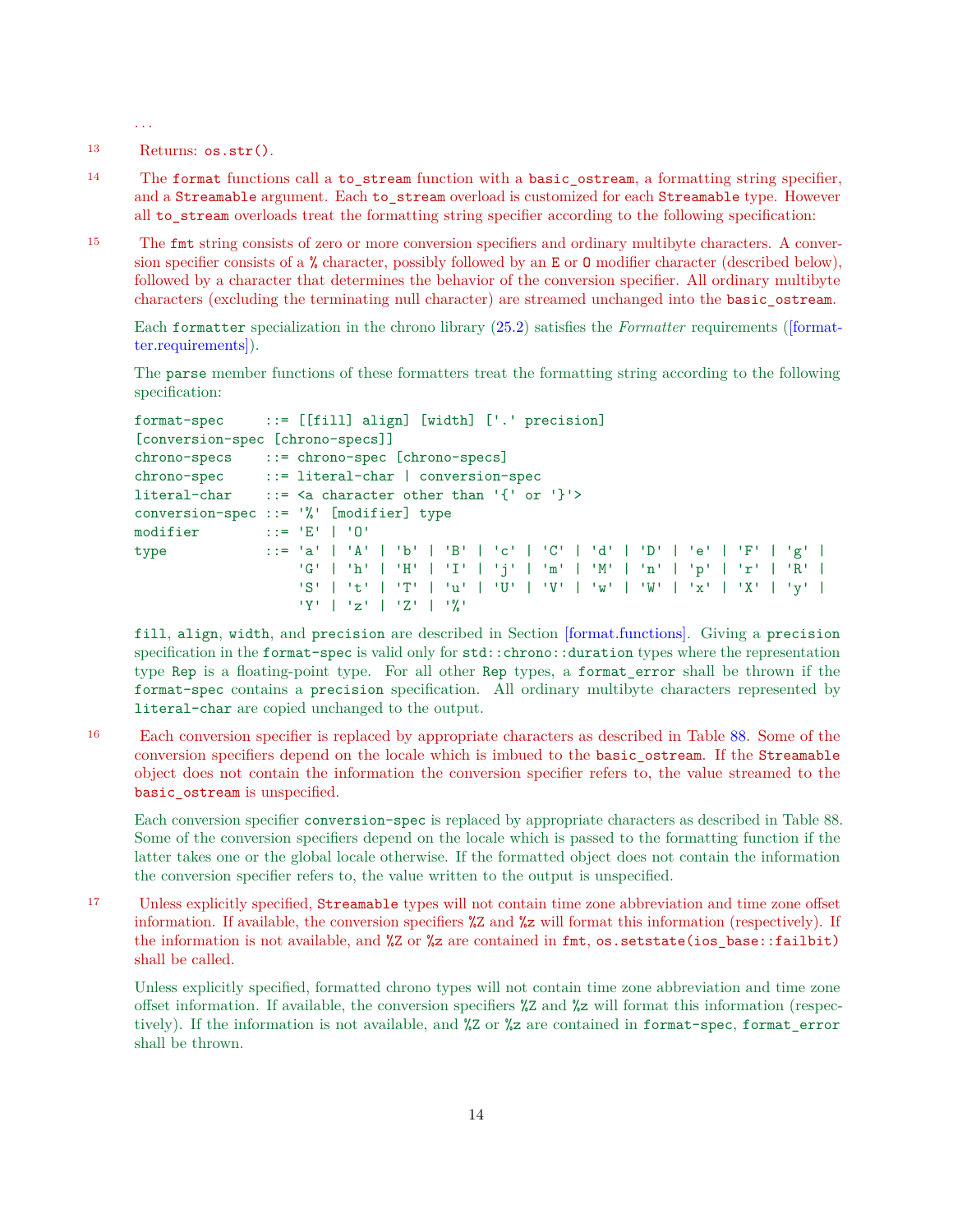Table  $88$  – Meaning of format conversion specifiers

| Specifier                      | Replacement                                                                                                                                                                                                                                                                                                                                                                                   |
|--------------------------------|-----------------------------------------------------------------------------------------------------------------------------------------------------------------------------------------------------------------------------------------------------------------------------------------------------------------------------------------------------------------------------------------------|
| %a                             | The locale's abbreviated weekday name. If the value does not contain a valid weekday,<br>setstate(ios::failbit) is called format_error is thrown.                                                                                                                                                                                                                                             |
| %A                             | The locale's full weekday name. If the value does not contain a valid weekday,<br>setstate(ios::failbit) is called format_error is thrown.                                                                                                                                                                                                                                                    |
| %b                             | The locale's abbreviated month name. If the value does not contain a valid month,<br>setstate(ios::failbit) is called format_error is thrown.                                                                                                                                                                                                                                                 |
| $^{\prime\prime}$ <sub>B</sub> | The locale's full month name. If the value does not contain a valid month,<br>setstate(ios::failbit) is called format error is thrown.                                                                                                                                                                                                                                                        |
| $\cdots$<br>%z                 | $\cdots$<br>The offset from UTC in the ISO 8601 format. For example $-0430$ refers to 4 hours 30<br>minutes behind UTC. If the offset is zero, +0000 is used. The modified commands $ZEz$<br>and $\sqrt[6]{2}$ insert a: between the hours and minutes: -04:30. If the offset information is<br>not available, set state (ios_base::failbit) shall be called format_error shall be<br>thrown. |
| %Ζ                             | The time zone abbreviation. If the time zone abbreviation is not available,<br>setstate(ios_base::failbit) shall be called format_error shall be thrown.                                                                                                                                                                                                                                      |
| $\%$                           | $\Lambda$ % character.                                                                                                                                                                                                                                                                                                                                                                        |

If the format specification contains no conversion specifiers then the chrono object is formatted as if by streaming it to std::ostringstream os and copying os.str() through the output iterator of the context with additional padding and adjustments as per format specifiers.

[*Example:*

```
string s = format("[:>8", 42ms); // s == " 42ms"
```
*— end example*]

template<class Duration, class charT> struct formatter<chrono::sys\_time<Duration>, charT>;

If  $\chi z$  is used, it will be replaced with "UTC" widened to charT. If  $\chi z$  is used (or a modified variant of  $\chi z$ ), an offset of 0min will be formatted.

```
template<class Duration, class charT>
  struct formatter<chrono::utc_time<Duration>, charT>;
```
If %Z is used, it will be replaced with "UTC" widened to charT. If %z is used (or a modified variant of %z), an offset of 0min will be formatted. If tp represents a time during a leap second insertion, and if a seconds field is formatted, the integral portion of that format shall be "60" widened to charT.

```
template<class Duration, class charT>
  struct formatter<chrono::tai_time<Duration>, charT>;
```
If %Z is used, it will be replaced with "TAI". If %z is used (or a modified variant of %z), an offset of 0min will be formatted. The date and time formatted shall be equivalent to that formatted by a sys time initialized with:

```
sys_time<Duration>{tp.time_since_epoch()} -
  (sys_days{1970y/January/1} - sys_days{1958y/January/1})
template<class Duration, class charT>
  struct formatter<chrono::gps_time<Duration>, charT>;
```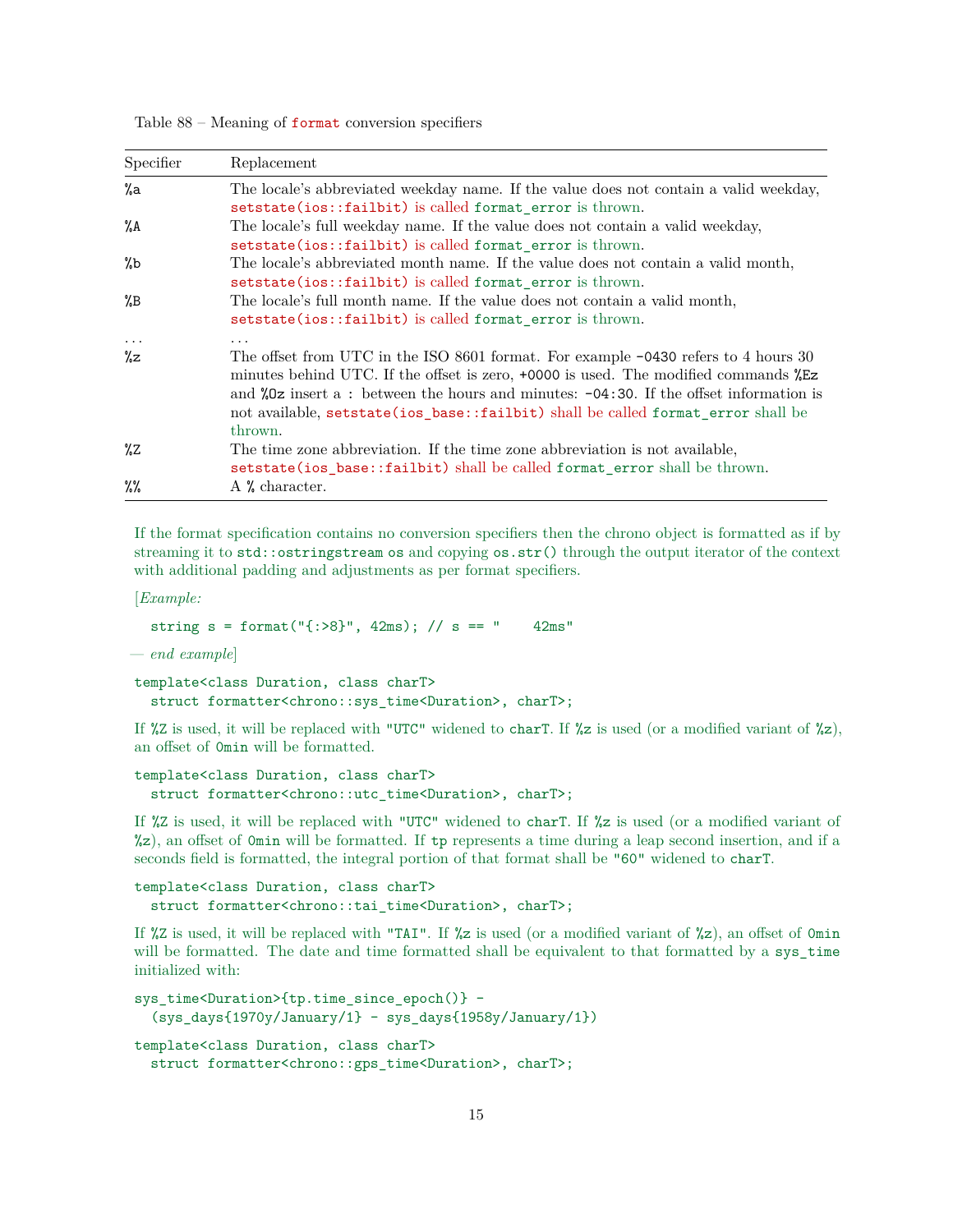If %Z is used, it will be replaced with "GPS". If %z is used (or a modified variant of %z), an offset of 0min will be formatted. The date and time formatted shall be equivalent to that formatted by a sys\_time initialized with:

```
sys_time<Duration>{tp.time_since_epoch()} +
  (sys_days{1980y/January/Sunday[1]} - sys_days{1970y/January/1})
template<class Duration, class charT>
```

```
struct formatter<chrono::file_time<Duration>, charT>;
```
If %Z is used, it will be replaced with "UTC" widened to charT. If %z is used  $>$  (or a modified variant of  $\%z$ ), an offset of 0min will be formatted. The  $>$  date and time formatted shall be equivalent to that formatted by a sys\_time initialized with clock\_cast<system\_clock>(tp), or by a utc\_time initialized with clock\_cast<utc\_clock>(tp).

```
template<class Duration, class charT>
  struct formatter<chrono::local_time<Duration>, charT>;
```
If %Z, %z, or a modified version of %z is used, format\_error shall be thrown.

```
template<class Duration> struct local_time_format_t { // exposition-only
  local_time<Duration> time;
  const string* abbrev;
  const seconds* offset_sec;
};
```

```
template<class Duration>
```

```
local time format t<Duration>
 local_time_format(local_time<Duration> time, const string* abbrev = nullptr,
                    const seconds* offset_sec = nullptr);
```
*Returns:* {time, abbrev, offset\_sec}.

template<class Duration, class charT> struct formatter<chrono::local\_time\_format\_t<Duration>, charT>;

Let f be a local\_time\_format\_t<Duration> object passed to formatter::format. If %Z is used, it will be replaced with \*f.abbrev if f.abbrev is not equal to nullptr. If f.abbrev is equal to nullptr (and %Z is used), format\_error shall be thrown. If %z is used (or a modified variant of %z), it will be formatted with the value of  $*f$ .offset sec if f.offset sec is not equal to nullptr. If  $\frac{1}{2}z$  (or a modified variant of %z) is used, and f.offset\_sec is equal to nullptr, then format\_error shall be thrown.

```
template<class Duration, class TimeZonePtr, class charT>
  struct formatter<chrono::zoned_time<Duration, TimeZonePtr>, charT>
    : formatter<chrono::local_time_format_t<Duration>, charT> {
  template <typename FormatContext>
    typename FormatContext::iterator
      format(const chrono::zoned_time<Duration, TimeZonePtr>& tp, FormatContext& ctx);
};
template <typename FormatContext>
```
typename FormatContext::iterator

format(const chrono::zoned\_time<Duration, TimeZonePtr>& tp, FormatContext& ctx);

*Effects:* First obtains a sys\_info via tp.get\_info() which for exposition purposes will be referred to as info. Then returns formatter<chrono::local\_time\_format\_t<Duration>, charT>::format( {tp.get\_local\_time(), &info.abbrev, &info.offset}, ctx).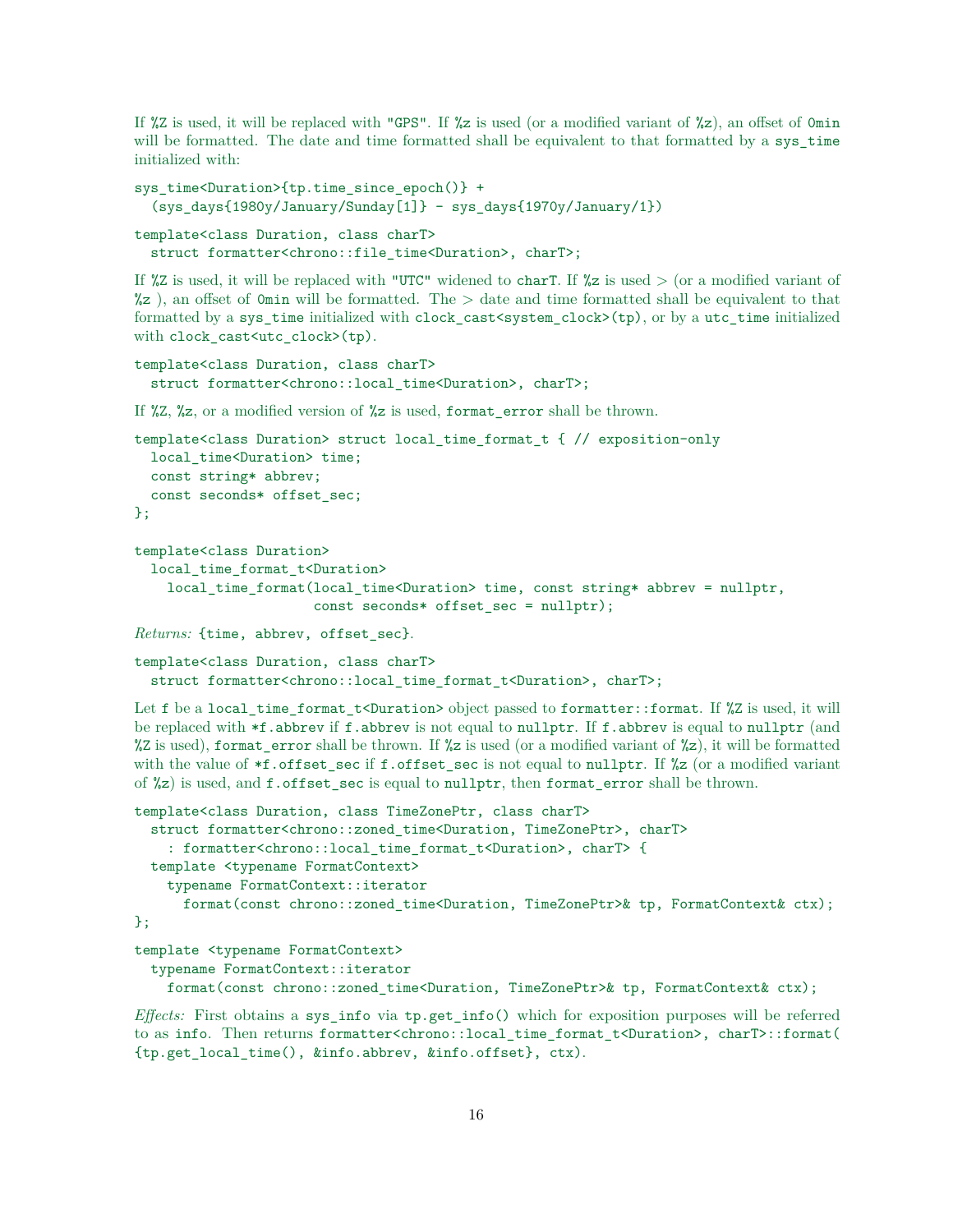### **6.1 Changes to P0645 Text Formatting**

The wording in this section is based on [\[P0645\]](#page-18-1).

```
[format.syn]:
 template<class... Args>
   wstring format(wstring_view fmt, const Args&... args);
+ template<class... Args>
+ string format(const locale& loc, string_view fmt, const Args&... args);
+ template<class... Args>
+ wstring format(const locale& loc, wstring_view fmt, const Args&... args);
...
 wstring vformat(wstring_view fmt, wformat_args args);
+ string vformat(const locale& loc, string view fmt, format args args);
+ wstring vformat(const locale& loc, wstring_view fmt, wformat_args args);
...
 template<OutputIterator<const wchar_t&> O, class... Args>
   O format_to(O out, wstring_view fmt, const Args&... args);
+ template<OutputIterator<const char&> O, class... Args>
+ O format_to(O out, const locale& loc, string_view fmt, const Args&... args);
+ template<OutputIterator<const wchar_t&> O, class... Args>
+ O format_to(O out, const locale& loc, wstring_view fmt, const Args&... args);
...
 template<OutputIterator<const wchar_t&> O>
   O vformat_to(O out, wstring_view fmt, format_args_t<O, wchar_t> args);
+ template<OutputIterator<const char&> O>
+ 0 vformat to(0 out, const locale& loc, string view fmt,
+ format_args_t<O, char> args);
+ template<OutputIterator<const wchar_t&> O>
+ O vformat_to(O out, const locale& loc, wstring_view fmt,
+ format_args_t<0, wchar_t> args);
...
 template<OutputIterator<const char&> O, class... Args>
   format_to_n_result<O> format_to_n(O out, iter_difference_t<O> n,
                                  string_view fmt, const Args&... args);
+ template<OutputIterator<const char&> O, class... Args>
+ format_to_n_result<O> format_to_n(O out, iter_difference_t<O> n,
+ const locale& loc, string_view fmt,
                                  const Args &... args);
+ template<OutputIterator<const wchar_t&> O, class... Args>
+ format_to_n_result<O> format_to_n(O out, iter_difference_t<O> n,
+ const locale& loc, wstring_view fmt,
+ const Args&... args);
```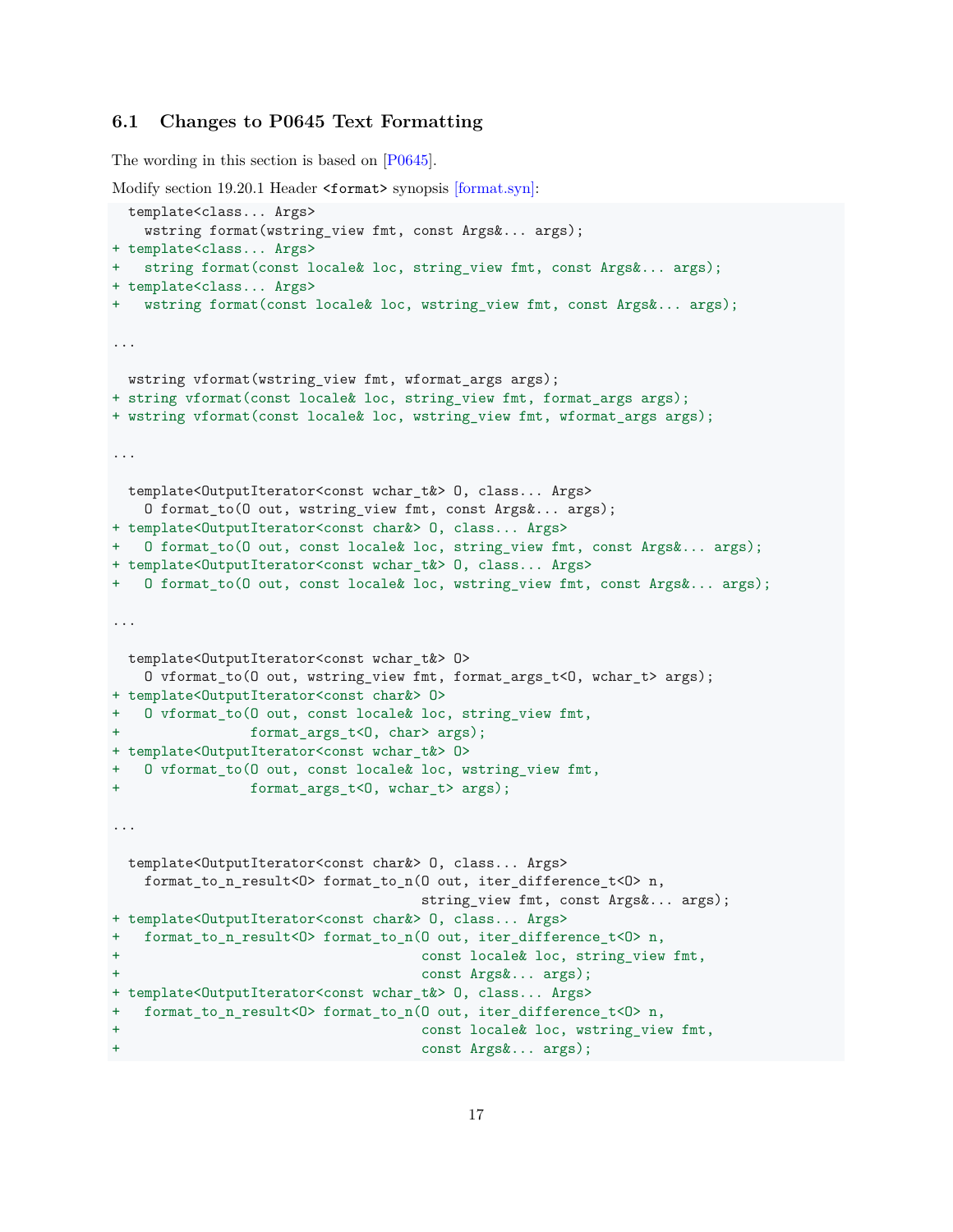```
...
 template<class... Args>
   size t formatted size(wstring view fmt, const Args&... args);
+ template<class... Args>
+ size_t formatted_size(const locale& loc, string_view fmt,
+ const Args&... args);
+ template<class... Args>
+ size_t formatted_size(const locale& loc, wstring_view fmt,
+ const Args&... args);
```
Modify section 19.20.2 Formatting functions [\[format.functions\]:](http://fmtlib.net/P0645R4.html#format.functions)

```
template<class... Args>
  string format(const locale& loc, string_view fmt, const Args&... args);
Returns: vformat(loc, fmt, make_format_args(args...)).
template<class... Args>
  wstring format(const locale& loc, wstring_view fmt, const Args&... args);
Returns: vformat(loc, fmt, make_wformat_args(args...)).
string vformat(const locale& loc, string view fmt, format args args);
wstring vformat(const locale& loc, wstring_view fmt, wformat_args args);
Returns: A string object holding the character representation of formatting arguments provided by args
formatted according to specifications given in fmt. Uses loc for locale-specific formatting.
Throws: format_error if fmt is not a valid format string.
template<OutputIterator<const char&> O, class... Args>
  O format_to(O out, const locale& loc, string_view fmt, const Args&... args);
Returns: vformat_to(out, loc, fmt, make_format_args<basic_format_context<O, char>>(args...)).
template<OutputIterator<const wchar t&> O, class... Args>
  O format to(O out, const locale& loc, wstring view fmt, const Args&... args);
Returns: vformat_to(out, loc, fmt, make_format_args<basic_format_context<O, wchar_t>>(args...)).
template<OutputIterator<const char&> O>
  O vformat_to(O out, const locale& loc, string_view fmt,
               format_args_t<O, char> args);
template<OutputIterator<const wchar t&> O>
  O vformat_to(O out, const locale& loc, wstring_view fmt,
               format_args_t<O, wchar_t> args);
```
*Effects:* Places the character representation of formatting arguments provided by args formatted according to specifications given in fmt into the range  $[out, out + N)$ , where N is the formatted output size. Uses loc for locale-specific formatting.

*Returns:* out + N.

*Throws:* format\_error if fmt is not a valid format string.

template<OutputIterator<const char&> O, class... Args> format\_to\_n\_result<O> format\_to\_n(O out, iter\_difference\_t<O> n, const locale& loc, string\_view fmt,